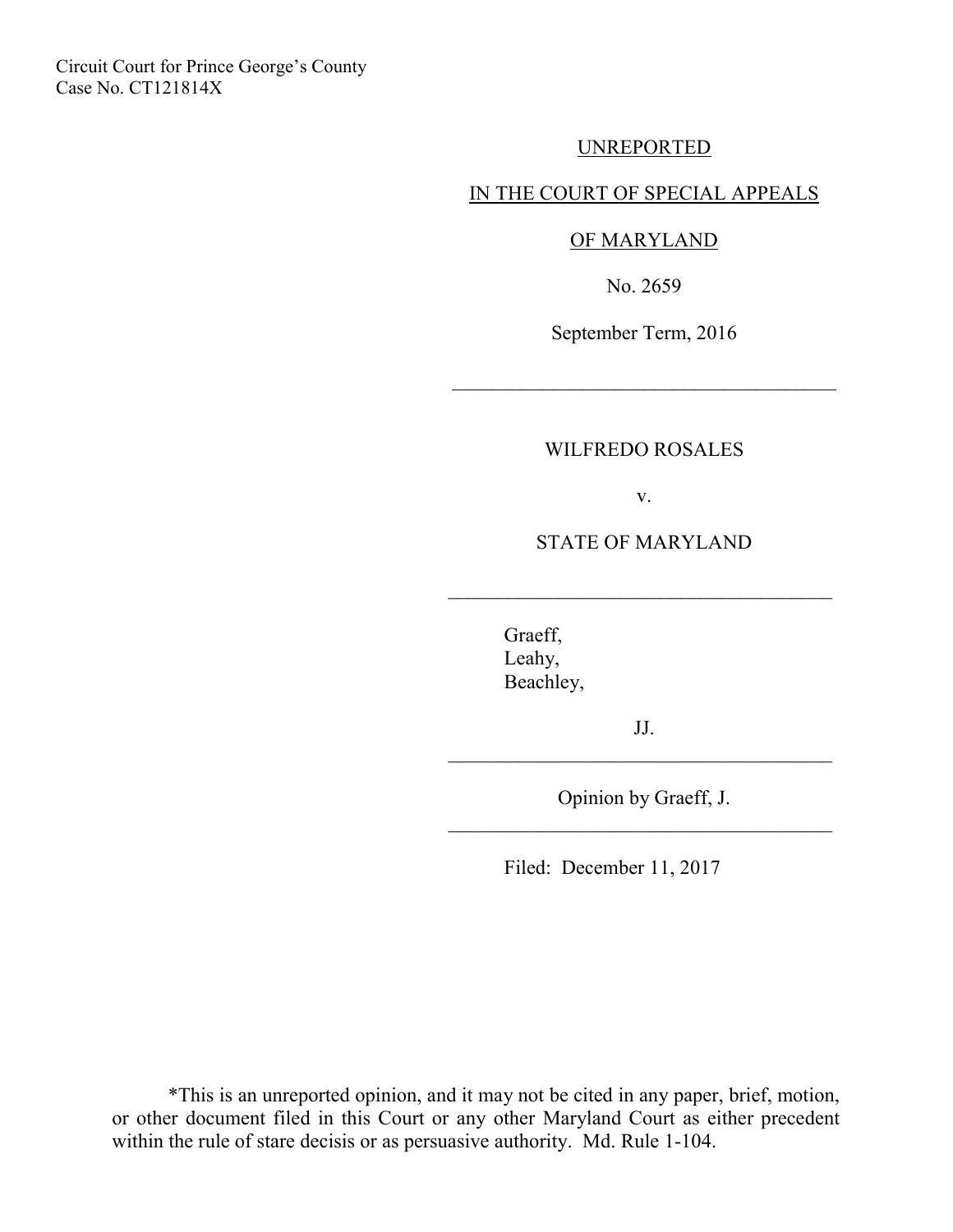-Unreported Opinion-

In 2013, Wilfredo Rosales, appellant, was convicted by a jury in the Circuit Court for Prince George's County of retaliation against a witness and participation in a criminal gang. The court sentenced appellant to twelve years imprisonment, six years suspended, on the conviction for retaliation against a witness, and it imposed a consecutive sentence of ten years, five years suspended, on the conviction for participation in a criminal gang.

On appeal,<sup>1</sup> appellant presents the following questions for this Court's review:

- 1. Did the trial court err in excluding the victim-witness' prior convictions for crimes of violence in aid of racketeering activity?
- 2. Did the trial court commit plain error in failing to instruct the jury on the elements of participation in a criminal gang?
- 3. Was the evidence insufficient to sustain the conviction for participation in a criminal gang, and was the appellant denied his constitutional right to the effective assistance of counsel because his trial attorney failed to preserve the sufficiency issue for appellate review?

For the reasons set forth below, we shall affirm the judgments of the circuit court.

## **FACTUAL AND PROCEDURAL BACKGROUND**

Hector Hernandez-Melendez, a.k.a., "Scrappy," is a former member of the Mara Salvatrucha ("MS-13") gang. He testified that, on September 26, 2012, at approximately 7:00 p.m., he was at Langley Park watching a soccer game. When the game ended, all of the soccer players, along with appellant, who had been sitting on the side talking to the soccer players, approached Mr. Hernandez-Melendez and asked him if he was "Scrappy."

 $\overline{a}$ 

<sup>&</sup>lt;sup>1</sup> Appellant's initial appeal was voluntarily dismissed as untimely filed. Appellant subsequently filed a Petition for Post-Conviction Relief based on his counsel's failure to note a timely appeal, and he was given the right to file a belated notice of appeal.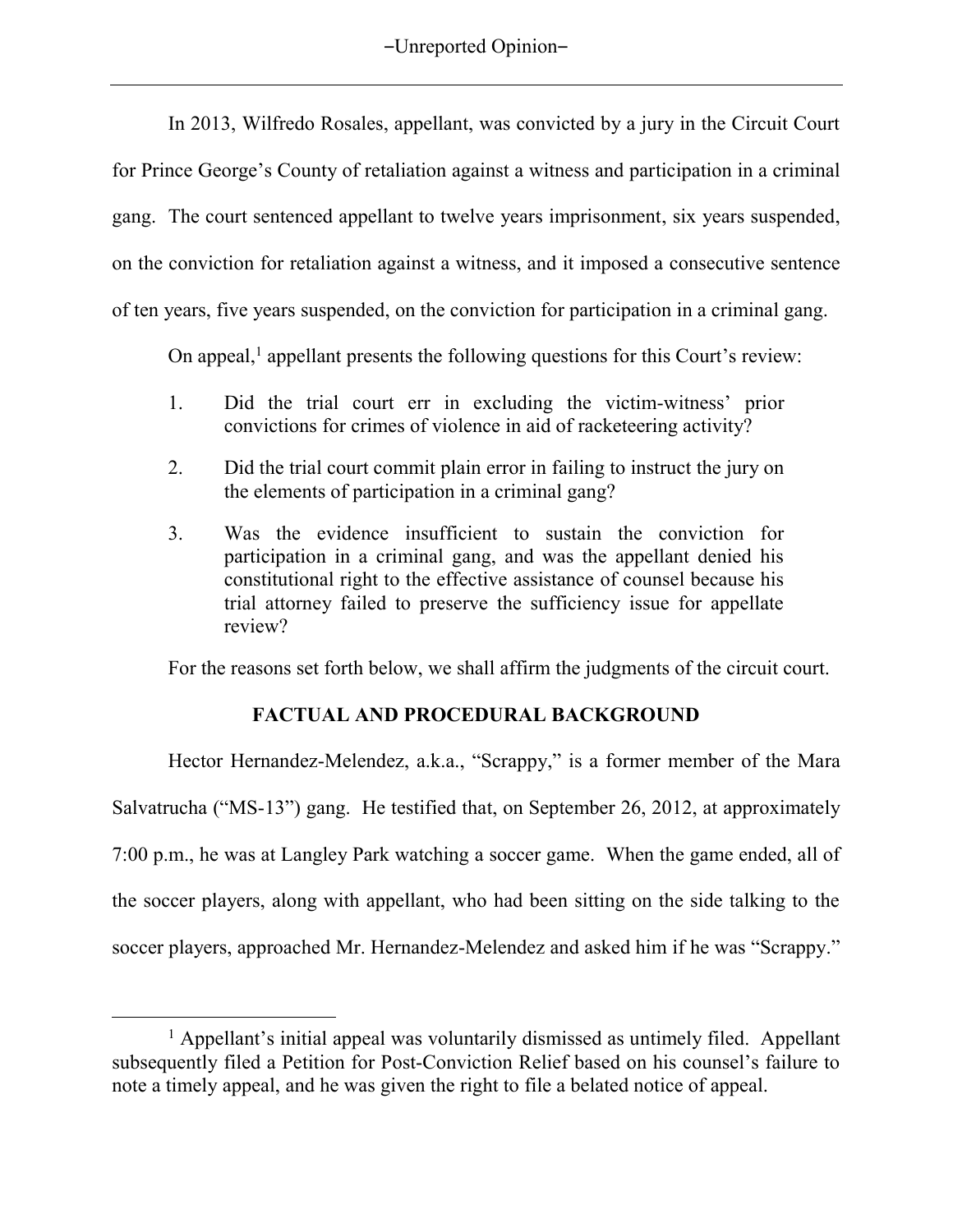He said no. He was then asked to lift up his shirt. When he refused, he was thrown to the ground and stabbed by an individual he did not know. Appellant did not touch him, but he took Mr. Hernandez-Melendez' wallet. Mr. Hernandez-Melendez ran and flagged down a police officer, who called for assistance.

Mr. Hernandez-Melendez did not recognize any of the individuals involved in his stabbing except for appellant, who Mr. Hernandez-Melendez had tried to recruit into MS-13 in 2006 when he was "very active" in the gang. Mr. Hernandez-Melendez had not had any contact with appellant in the seven years leading up to the stabbing incident.

Mr. Hernandez-Melendez testified that the individuals who attacked him did not have visible tattoos, nor did they scream out "MS-13" as they attacked him. He did not know if the individuals were MS-13 members. He believed, however, that the attack occurred because, in 2009, he testified in the District of Columbia as a government witness in a case against three MS-13 gang members. At the hospital, Detective Jose Chinchilla showed Mr. Hernandez-Melendez a picture of appellant, and Mr. Hernandez-Melendez identified appellant as someone he "did know from the past and who was there that night of the incident."

Detective Chinchilla interviewed appellant, and the State played a recording of the interview at trial.Appellant admitted that he was in the area at the time of the stabbing, but he denied any involvement in the incident. He had not seen Mr. Hernandez-Melendez in many years, although he recognized Mr. Hernandez-Melendez from "back in the day." Appellant walked over to Mr. Hernandez-Melendez and asked him where he had been, and

-2-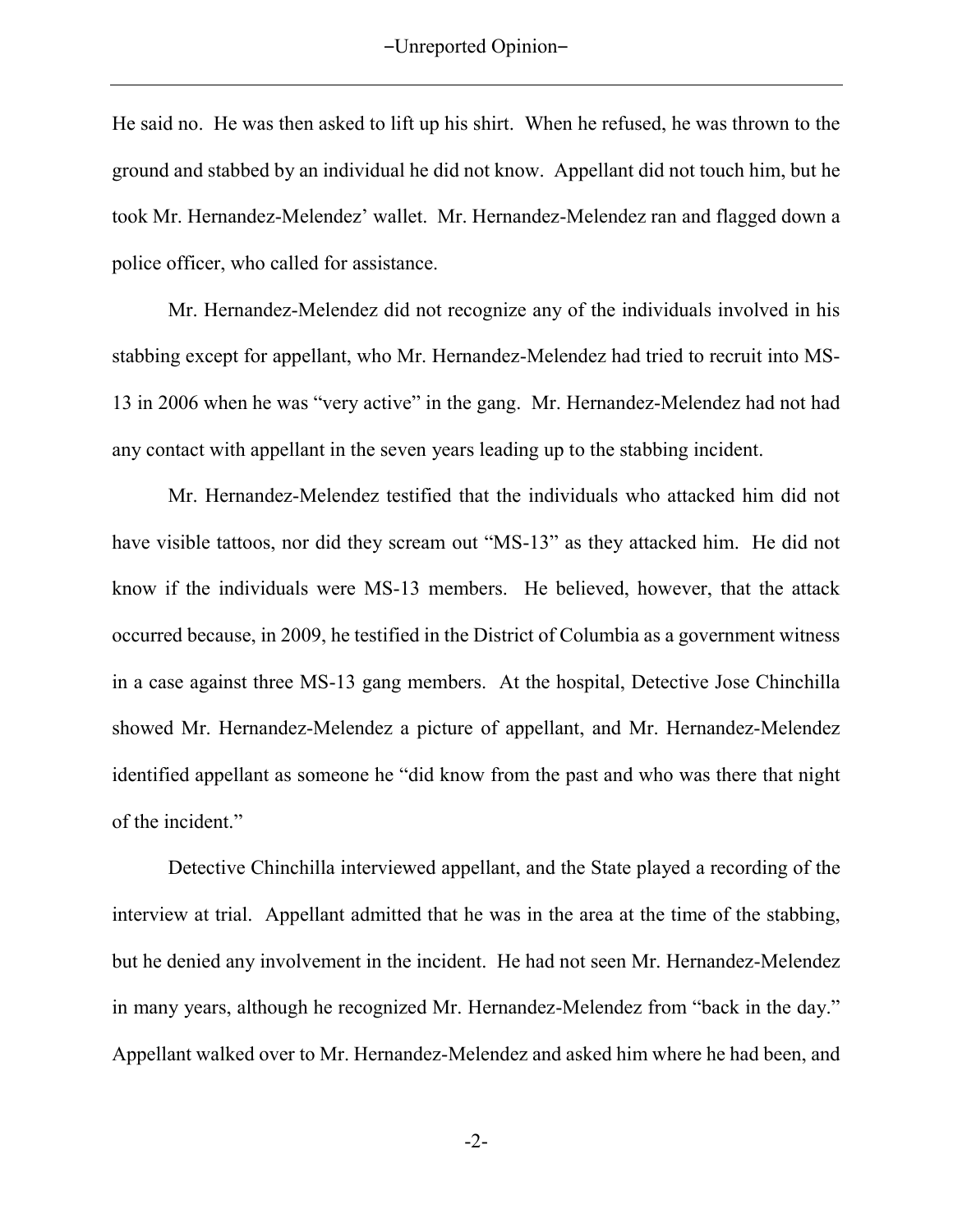Mr. Hernandez-Melendez advised that he had been "locked up." Appellant then saw Mr. Hernandez-Melendez get hit by three or four guys, who asked him if he was "Scrappy" and asked him to lift up his shirt. Appellant knew that "Scrappy" had tattoos. Immediately after he was hit, Mr. Hernandez-Melendez got up and ran. Appellant did not see anyone with a knife. Appellant had heard rumors that Mr. Hernandez-Melendez "snitched" on gang members.

Detective Eliseo Medina, a member of the District of Columbia Metropolitan Police Department assigned to the Intelligence and Gang Division, testified that Mr. Hernandez-Melendez had been identified as a full-fledged gang member of MS-13 between 2005 and 2006. Mr. Hernandez-Melendez had been a witness in a criminal case in the District of Columbia, and he was "very crucial and important in prosecuting those" cases.

Detective Medina had participated in investigating "crimes committed by or involving MS-13 members." Between 2008 and 2009, he observed appellant with individuals identified as gang members associated with MS-13. Detective Medina explained:

As part of our investigation [into gangs], we stopped subjects that are suspected of committing crimes, we responded to calls from citizens that a crime was being committed, fights, chasing some other subjects on the street. And that's how I responded – me and my coworkers responded to certain areas in the District of Columbia in which we have stopped these subjects, arrested some of them, and [appellant] was present at the time that these guys were committing crimes on the streets.

He stopped appellant "[m]ore than 50 times" for associating with "known and documented MS-13 gang members." Detective Medina had never arrested appellant, but based on

-3-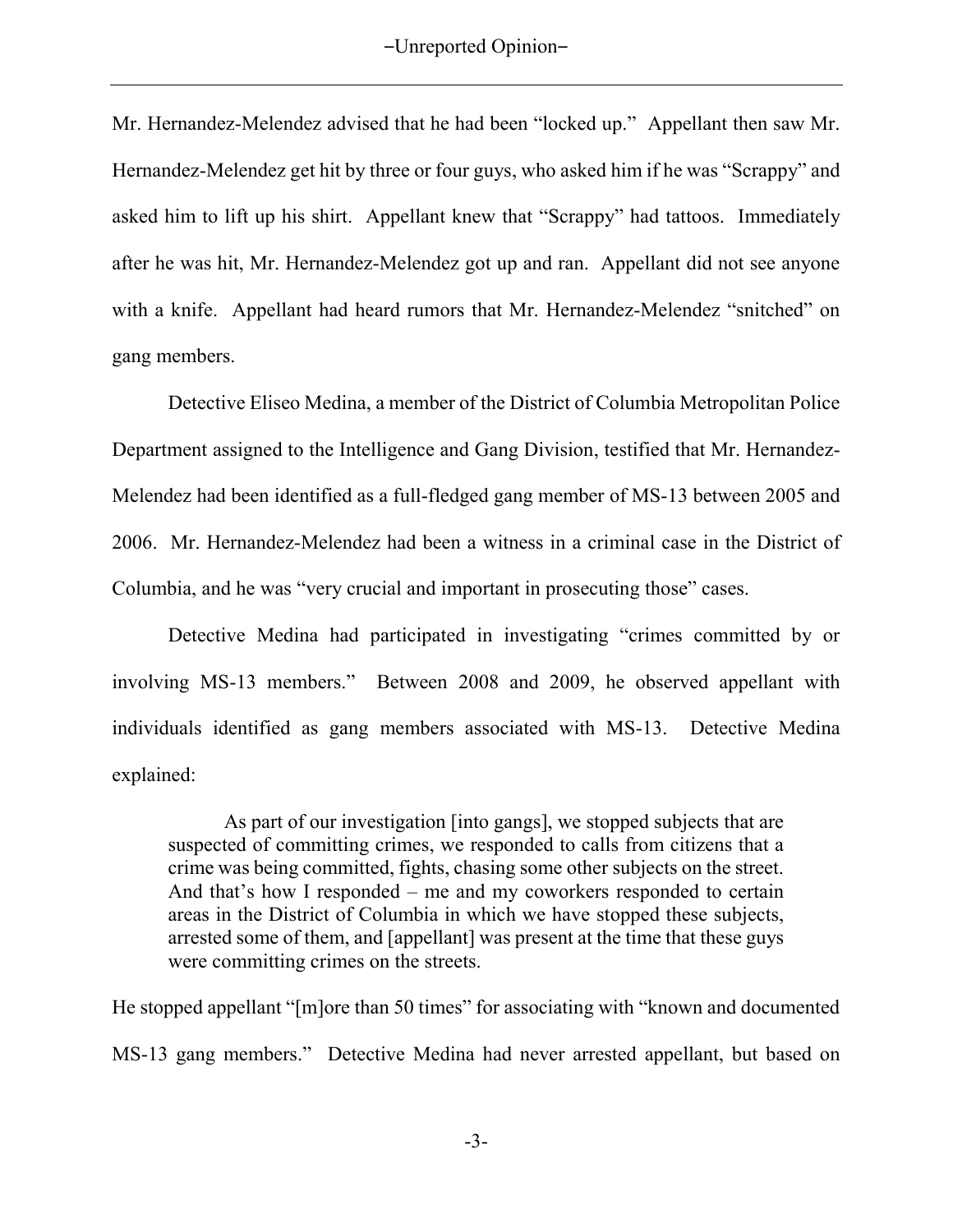investigations, pictures, and interviews, appellant was classified as a MS-13 gang member on the police department's "validation form, which classifies the membership."

Sergeant George Norris, a member of the Prince George's County Police Department assigned to the Special Investigative Section, Gang Intelligence Unit, was admitted as an expert on MS-13. He described the gang as "an international criminal organization street gang that derived from the early '80's in Los Angeles." He testified to the structure of MS-13, as follows:

On the bottom level you're going to have paisa, people that associate with a gang. They dress like the gang, they assist the gang, they participate in activities with the gang but aren't necessarily trying to become a gang member.

Above that you have chequeos or someone that has put in check. That's somebody that's on probation, someone that's trying to work their way up and become an actual gang member.

Then you have homeboys. Homeboys are actual members of MS-13.

Within the structure you're going to have it separated in cliques. So each clique is like a squad. Each clique will have its own leadership. They'll have the first word, the second word or first person in charge or second person in charge.

To become a MS-13 gang member, a chequeo shows interest and "put[s] in work or doing stuff for the gang, showing your loyalty and support for the gang."The chequeo is then required to "commit acts of violence against rivals," "get jumped in," i.e., submit to a beating, or both.Sergeant Norris testified that MS-13 has rules, including committing acts of violence against rivals, not cooperating with law enforcement, and following directions from the bosses. There are penalties for infractions of the rules, including the "ultimate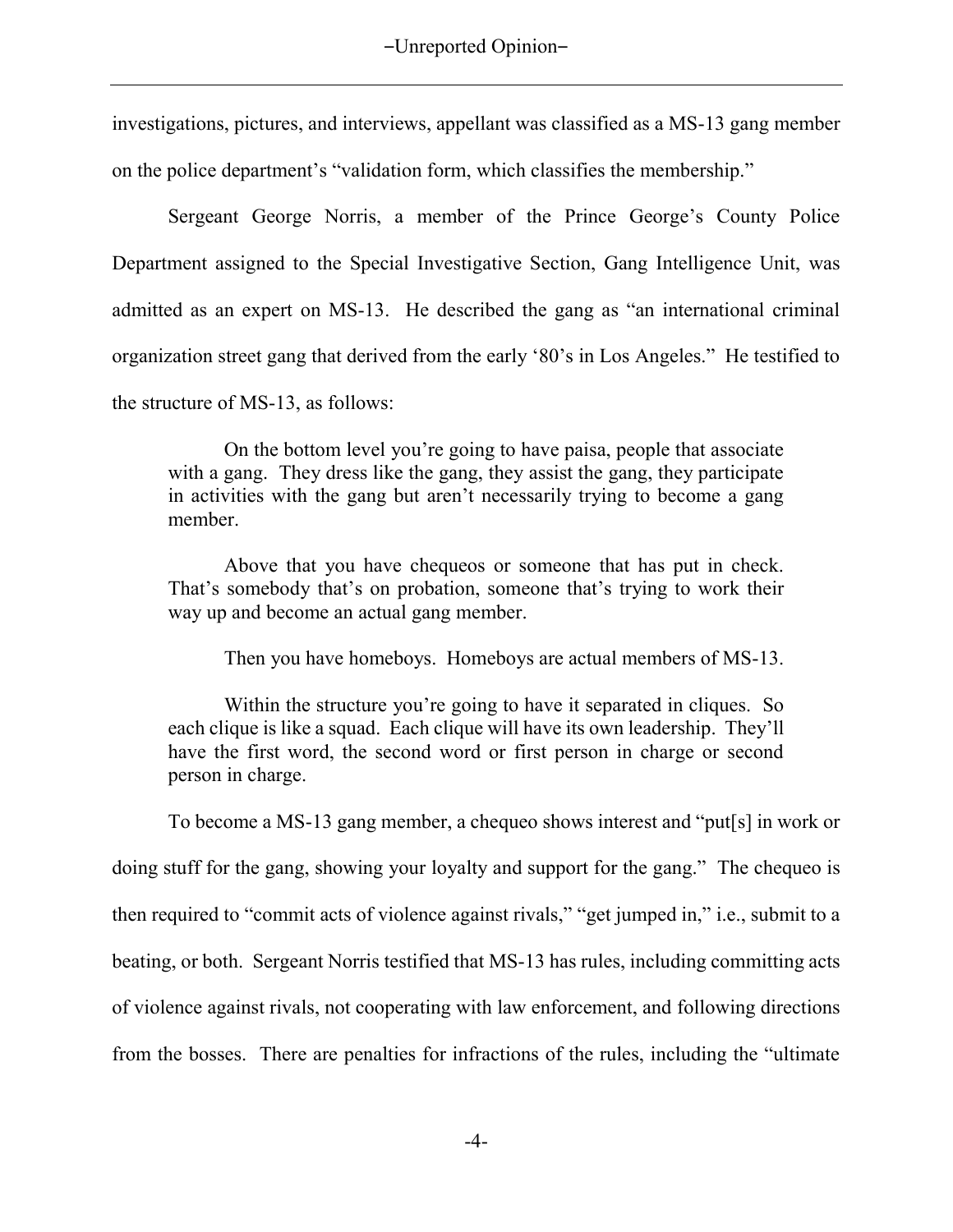penalty," which is "a green light, which is basically a hit put out on you. It's a death order to everybody else that you're green lit or they have the green light to kill you." The number one rule violation leading to a green light is "associating with rivals or associating with law enforcement."

 Sergeant Norris testified that the attack on Mr. Hernandez-Melendez was "directly related to the actions of the victim testifying against MS-13," and the "way that it happened is consistent with the way MS-13 attacks people on a daily basis almost." He noted that the attackers tried to identify Mr. Hernandez-Melendez by asking if he was "Scrappy," the name he identified with when he was a gang member, and asking Mr. Hernandez-Melendez to lift his shirt so that they could confirm his identity through tattoos.

With respect to appellant's "association with or membership in MS-13," Sergeant Norris testified:

My opinion is he's at least a chequeo or someone that is trying to become a member, if not an actual member. I haven't heard or seen testimony that he's an actual member that I recall, but he's somebody that was trying to become a member.

 I believe the victim said – the victim said it was, like, six years ago. That being the case, if you're trying to become a member six years ago, and this assault happens last year, if you're not associated with a gang, why would you attack an MS-13 member that you know is an MS-13 member from the past? It doesn't make sense to me that someone that's not still associated with the gang and not still actively involved in the gang would care whether someone is an MS-13 member from the past or not.

Appellant called two character witnesses to testify on his behalf. His sister, Nancy Rosales, testified that appellant is "calm at home," and she "rarely saw him fight."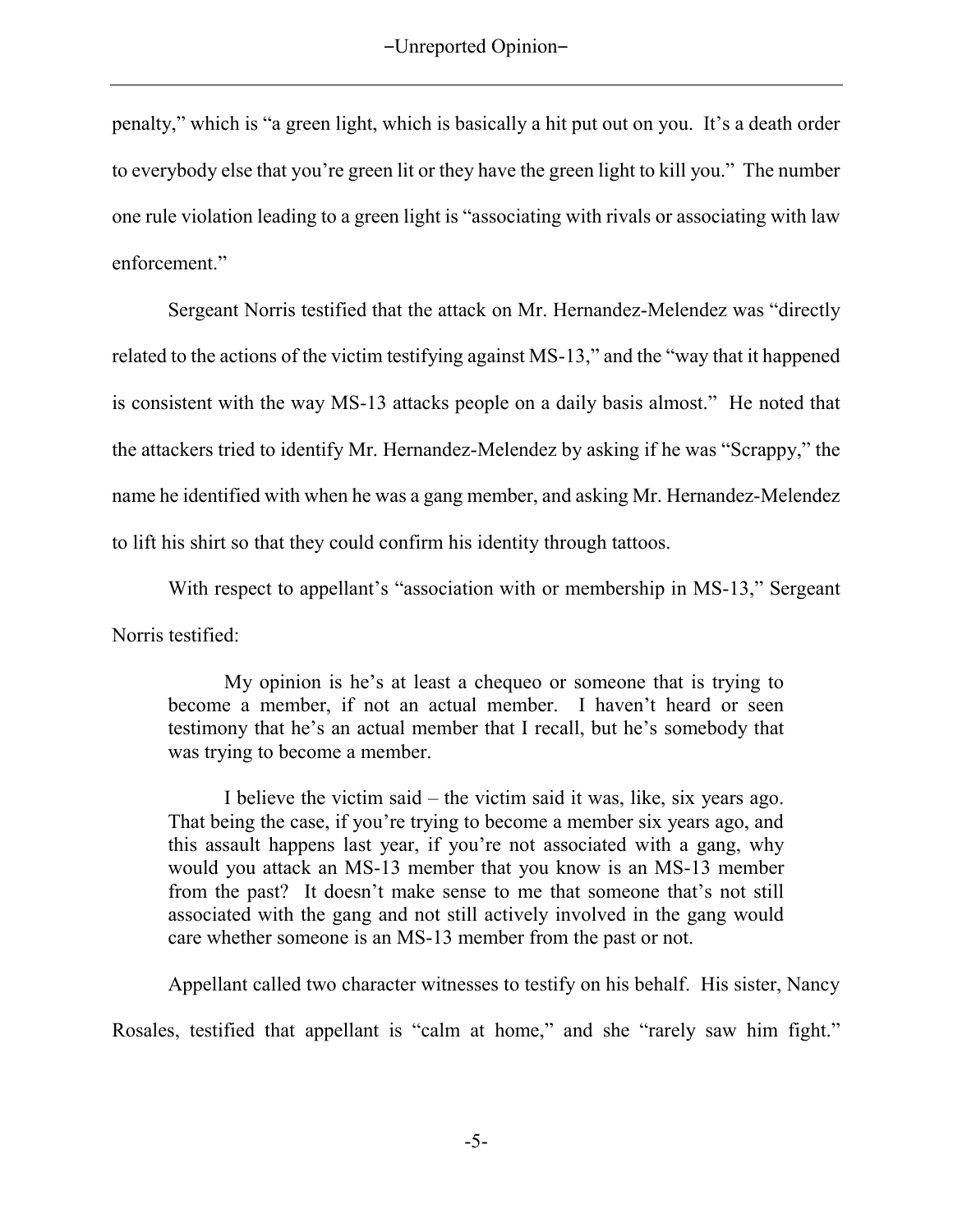Appellant's father, Jose Rosales, testified that, at no time was appellant engaged in "acts of violence," and appellant had a good reputation for peacefulness in the community.

 During jury deliberations, a note was received from the jury asking: "Question one: Based on the testimony, what was the defendant's documented level of involvement with MS-13?" and "Question two: Can an individual of the level verified above act on a known green-lighted member without retaliation?" The jurors were instructed to rely on their recollection of the evidence. Ultimately, the jury acquitted appellant of first and second degree assault, armed robbery, robbery, theft, and carrying a weapon, but it convicted him of retaliation against a witness and participation in a criminal gang.

Additional facts will be discussed, as necessary, in the discussion that follows.

#### **DISCUSSION**

#### **I.**

#### **Prior Convictions**

Appellant contends that the circuit court erred in precluding him from impeaching Mr. Hernandez-Menendez with prior criminal convictions for committing violent crimes in aid of racketeering activity. He asserts that the prior convictions were impeachable offenses because they were relevant to the witness' credibility.

The State contends that the court properly granted its motion in limine to exclude Mr. Hernandez-Melendez' prior convictions on the ground that they "were categorically non-impeachable offenses" because they were "simply crimes of violence," which are "not relevant to credibility as a matter of law." Moreover, it asserts, "even if the offenses are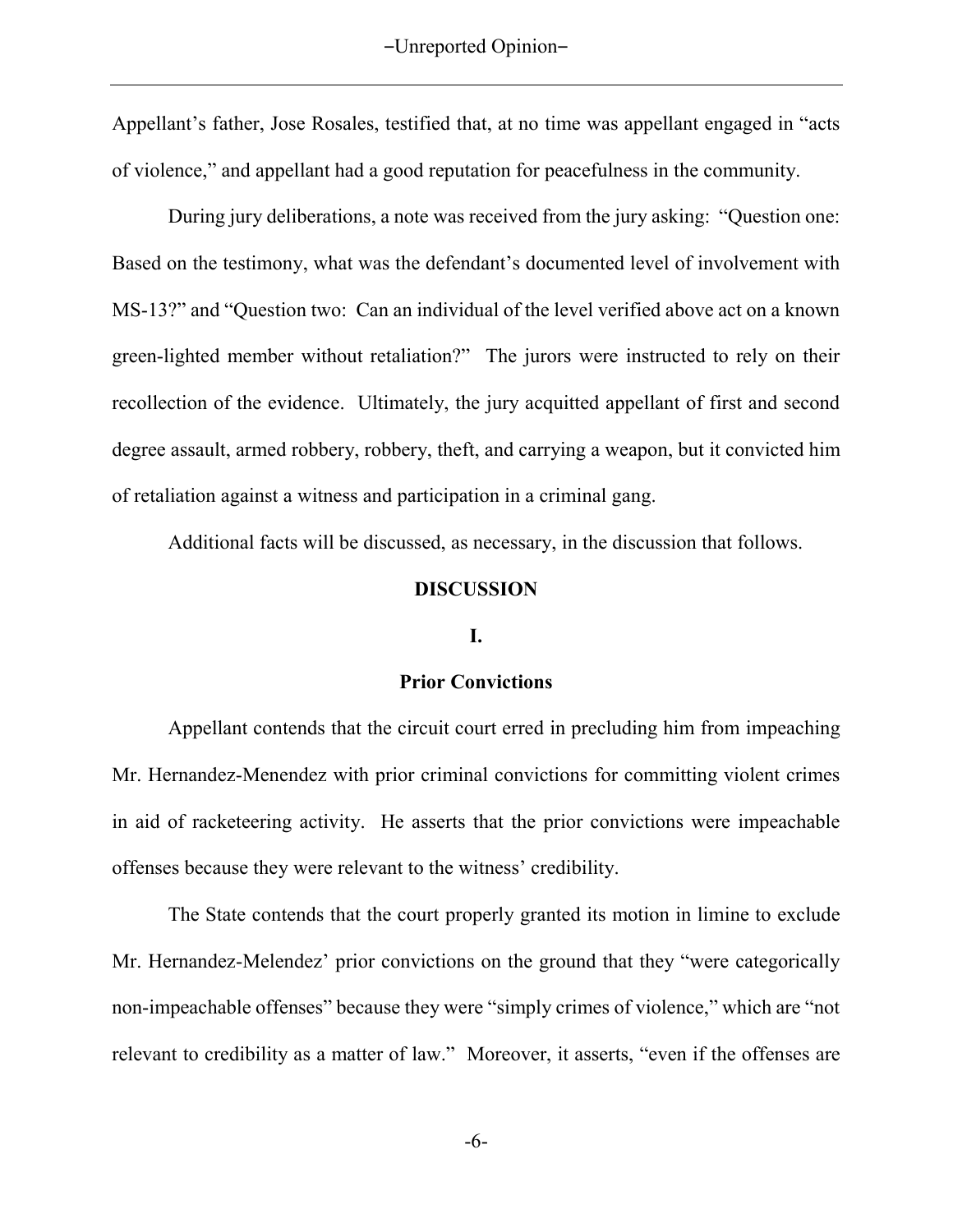not categorically non-impeachable, the trial court's exclusion of them on that basis was harmless error because ample evidence was admitted that allowed the jury to evaluate [Mr. Hernandez-Melendez'] credibility."

**A.** 

### **Proceedings Below**

The State moved in limine to preclude appellant from asking Mr. Hernandez-Melendez about his 2011 federal court convictions for conspiracy to commit assault with a dangerous weapon in aid of racketeering activity and threatening to commit a crime of violence in aid of racketeering activity. The State argued that these were not impeachable offenses because they were not "an infamous crime or a crime relevant to the witness's credibility." It asserted that "the courts have made clear in Maryland that a conspiracy or an attempt, any inchoate offense, is not admissible for impeachment of credibility, even if the object of the conspiracy or attempt or solicitation might be an offense that would be able to be used to be impeachable." Additionally, the State argued:

[T]he underlying substantive offense, the assault with a dangerous weapon and just a vague and general crime of violence, are not offenses in Maryland that have been deemed to cut at the truthfulness or lack thereof of a witness.

 The courts have held, specifically with respect to assault, that that is not a crime that tends to show a witness's veracity or ability to tell the truth. It's not a crime like theft. It's not even a crime like possession with intent to distribute, which has been deemed a crime that does cut at somebody's truthfulness.

Appellant's counsel argued that the crimes involved were not "just a crime of violence" or "just an assault," but rather, "an assault in aid of racketeering, which means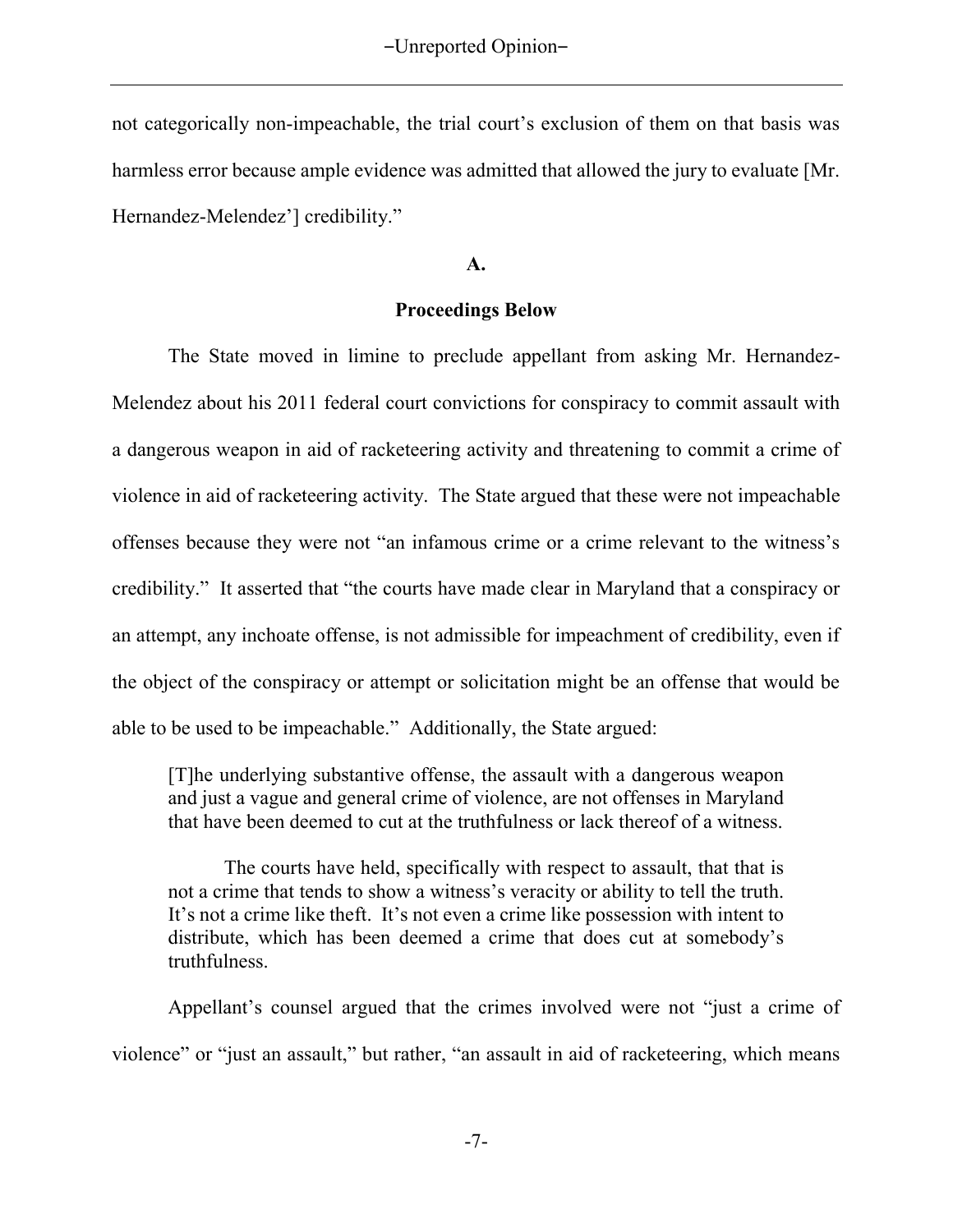that he committed these crimes in aid of a criminal enterprise, which involves a lot of deceit

. . . working in the shadows." Counsel stated that there was no case addressing the issue,

but "the presumption is that it is admissible to impeach unless it can be shown otherwise."

Counsel continued:

 Perhaps just an instance of battery, but that's not what this is, that's not what his conviction is, Your Honor. His conviction involved threats, intimidation and racketeering, very serious federal crimes. So if racketeering cannot be used to impeach a witness as far as a felony conviction, I don't really know what really could at that point. The statute is clear, so –

The court then asked counsel where in the statute it was clear that the offenses were

impeachable, and counsel stated that felonies were involved.The State responded:

[W]e're dealing with an offense that is not a common law felony. We're dealing with a statutory offense, 18 USC, section 1959.

\*\*\*

... We're not dealing with Mr. Hernandez being convicted of racketeering; we're dealing with Mr. Hernandez being convicted of the inchoate crimes of conspiring to commit an assault and threatening to commit a crime of violence and that he did so to maintain membership in an organization that engages in racketeering. There's nothing about Mr. Hernandez's conviction that says he engaged in racketeering.

 Again, these are inchoate crimes, plainly not crimes that are allowed in Maryland to be used as impeachable offenses. I believe that counsel might be confused with the federal rule which does allow for any crime that is a felony or carries more than a possibility of a year imprisonment to be used as an impeachable offense.

 That is not the case in Maryland. Maryland has a more extensive codification and a more extensive case law relating to the limitations on impeachment. The case law has specifically said, in addition to inchoate crimes not being able to be used, that even assault in the first degree, which, obviously, is a felony offense in Maryland – it carries a possibility of 25 years imprisonment – is not an offense that may be used to impeach a witness because it doesn't bear on credibility. And even if these were not inchoate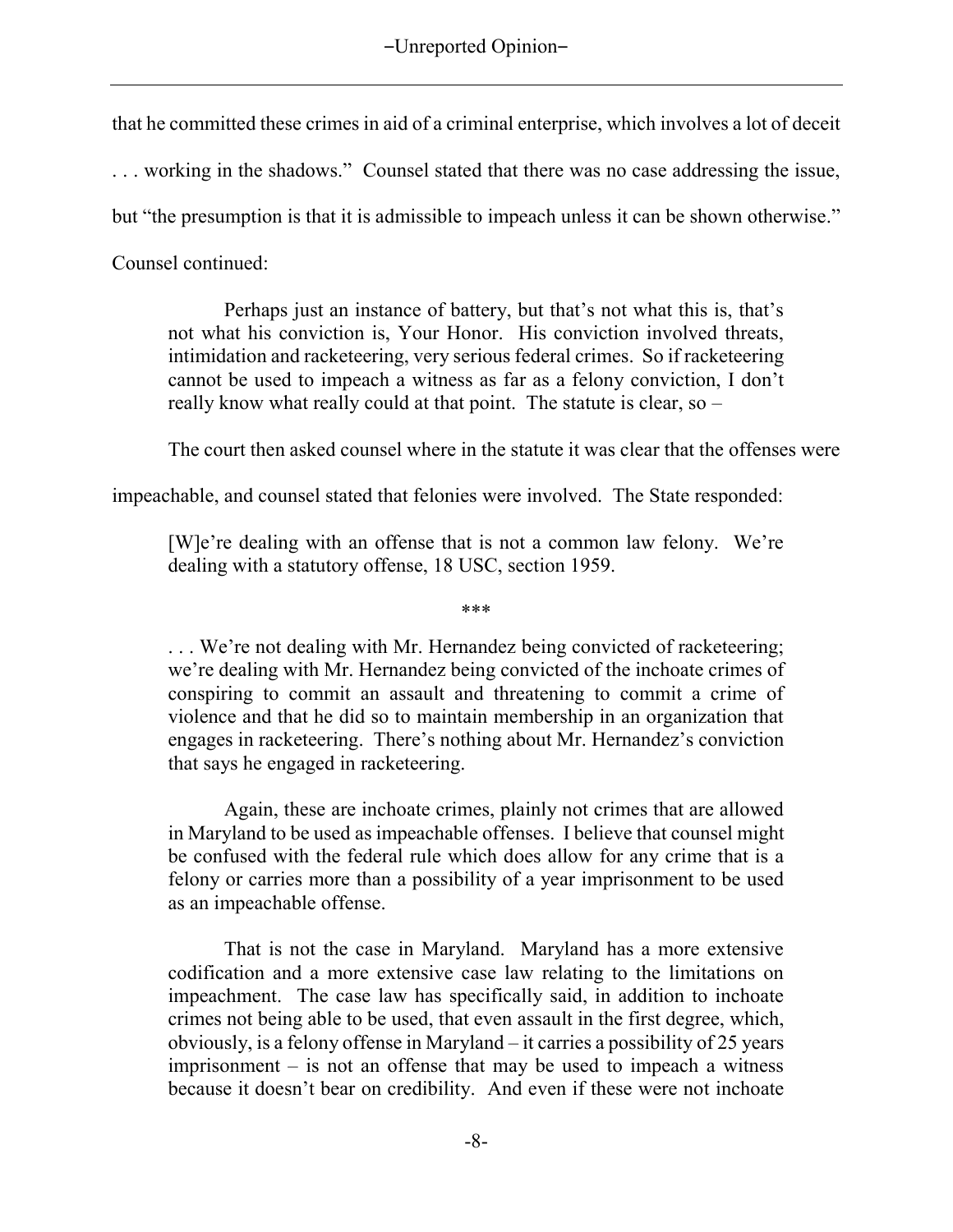offenses, that's the nature of the offense that we're talking about here, an assault.

 Even if it rose to the level of a first degree assault, which it's not clear – I mean, possibly, it's a crime of violence but, again, in Maryland, sometimes a second degree assault is a crime of violence. So even at the level of first degree assault, Maryland says you can't use that. Sure, it's a felony, but you cannot use that to impeach a witness because it doesn't bear upon credibility.

Defense counsel then stated: "Racketeering, in and of itself, is a dishonest act."

The court ultimately granted the State's motion. It stated: "Based upon the

arguments made by the State, we are going to exclude any reference to his conviction, and

we're going to exclude any questions as to what he was in jail for."

## **B.**

## **Analysis**

Maryland Rule 5-609 governs the admissibility, for impeachment purposes, of a

witness' prior conviction. It provides, in part, as follows:

(a) **Generally.** For the purpose of attacking the credibility of a witness, evidence that the witness has been convicted of a crime shall be admitted if elicited from the witness or established by public record during examination of the witness, but only if (1) the crime was an infamous crime or other crime relevant to the witness's credibility and (2) the court determines that the probative value of admitting this evidence outweighs the danger of unfair prejudice to the witness or the objecting party.

(b) **Time Limit.** Evidence of a conviction is not admissible under this Rule if a period of more than 15 years has elapsed since the date of the conviction.

Rule 5-609 creates a three-part test for determining the admissibility of prior

convictions for impeachment purposes: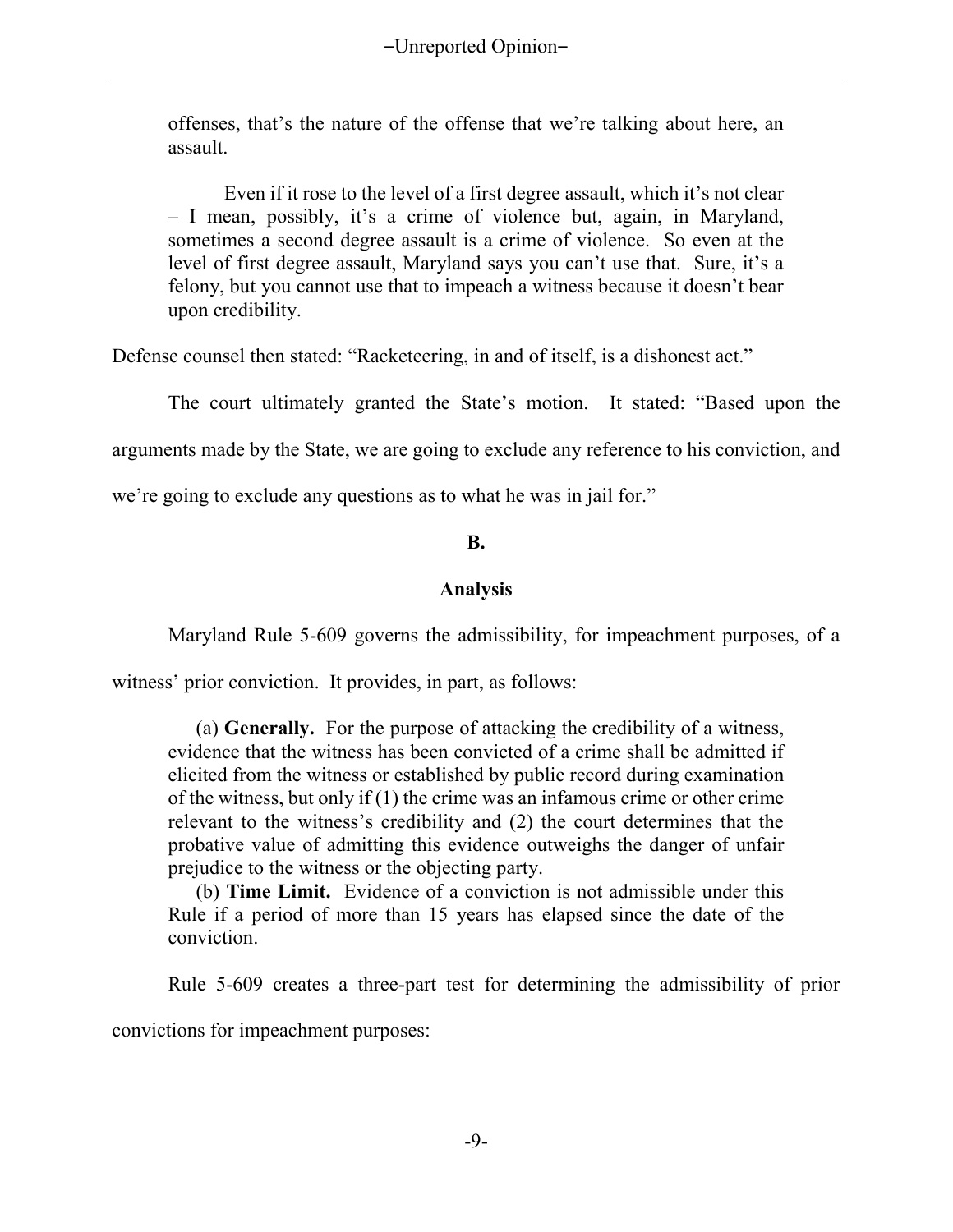First, subsection (a) sets forth the "eligible universe" for what convictions may be used to impeach a witness=s credibility. This universe consists of two categories: (1) "infamous crimes" and (2) "other crimes relevant to the witness's credibility." Infamous crimes include treason, common law felonies, and other offenses classified generally as *crimen falsi*. If a crime does not fall within one of the two categories, then it is inadmissible and the analysis ends. This threshold question of whether or not a crime bears upon credibility is a matter of law. If a crime falls within one of the two categories in the eligible universe, then the second step is for the proponent to establish that the conviction was not more than 15 years old, that it was not reversed on appeal, and that it was not the subject of a pardon or a pending appeal. Finally, in order to admit a prior conviction for impeachment purposes, the trial court must determine that the probative value of the prior conviction outweighs the danger of unfair prejudice to the witness or objecting party. This third step is clearly a matter of trial court discretion.

*Cure v. State*, 421 Md. 300, 324 (2011) (quoting *State v. Westpoint*, 404 Md. 455, 477-78

(2008)).

 $\overline{a}$ 

Here, the circuit court excluded the evidence based on the first factor, finding that the crimes of which Mr. Hernandez-Melendez were convicted were not within the "eligible universe" of impeachable crimes. *Cure*, 421 Md. at 324. We review that finding *de novo*.

Appellant contends that the convictions were impeachable offenses because they were "relevant to the witness's credibility."<sup>2</sup> As indicated, the State disagrees.

The crimes of which Mr. Hernandez-Melendez was convicted were violations of 18 U.S.C. § 1959, entitled "Violent Crimes in Aid of Racketeering Activity." This statute provides, in relevant part, as follows:

 $2$  At trial, appellant also argued that Mr. Hernandez-Melendez' convictions were impeachable as infamous crimes because they are felonies. On appeal, perhaps recognizing that infamous crimes includes only "common law felonies," not statutory felonies, he does not make this argument.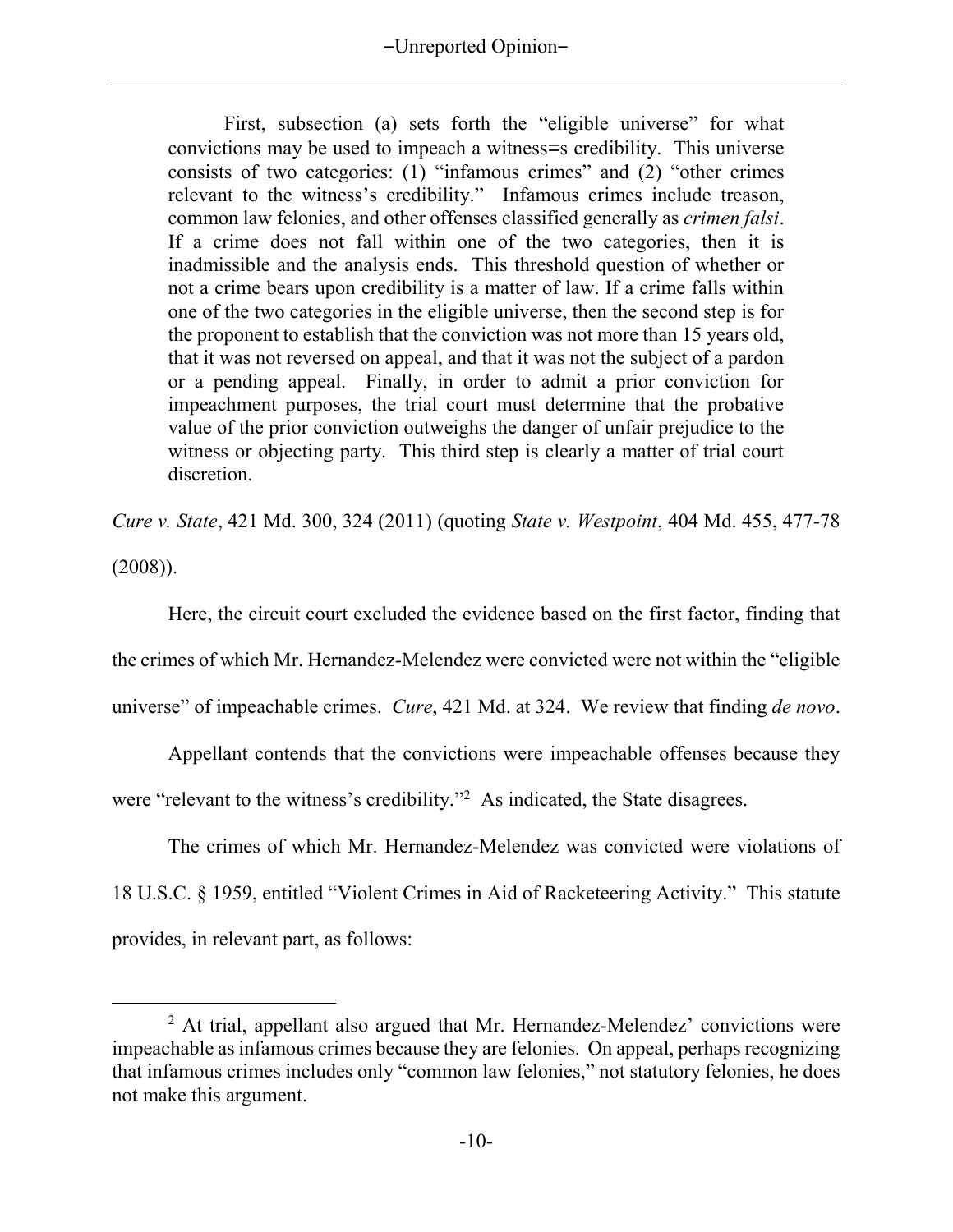(a) Whoever, . . . for the purpose of gaining entrance to or maintaining or increasing position in an enterprise engaged in racketeering activity, . . . assaults with a dangerous weapon, . . . or threatens to commit a crime of violence against any individual in violation of the laws of any State or the United States, or . . . conspires so to do, shall be punished –

\*\*\*

(3) for assault with a dangerous weapon . . . by imprisonment for not more than twenty years or a fine under this title, or both;

(4) for threatening to commit a crime of violence, by imprisonment for not more than five years or a fine under this title, or both;

\*\*\*

(6) for attempting or conspiring to commit a crime involving . . . assault with a dangerous weapon, . . . by imprisonment for not more than three years or a fine . . . under this title, or both.

Section 1959(b)(1) provides that "'racketeering activity' has the meaning set forth in section 1961," the Racketeer Influenced and Corrupt Organizations Act ("RICO"). Section 1961 defines "racketeering activity" as: "(A) any act or threat involving murder, kidnapping, gambling, arson, robbery, bribery, extortion, dealing in obscene matter, or dealing in a controlled substance or listed chemical . . . which is chargeable under State law and punishable by imprisonment for more than one year"; and "(B) any act which is indictable under" several provisions of the title, including, but not limited to, crimes related to bribery, counterfeiting, embezzlement from pension and welfare funds, fraud, tampering with a witness, and forgery. These acts are "commonly referred to as 'predicate acts." *Beck v. Prupis*, 529 U.S. 494, 497 n.2 (2000). Thus, § 1959 prohibits certain kinds of violent crime "for the purpose of gaining entrance to or maintaining or increasing position in an enterprise" that is engaged in at least one crime that constitutes a RICO predicate act.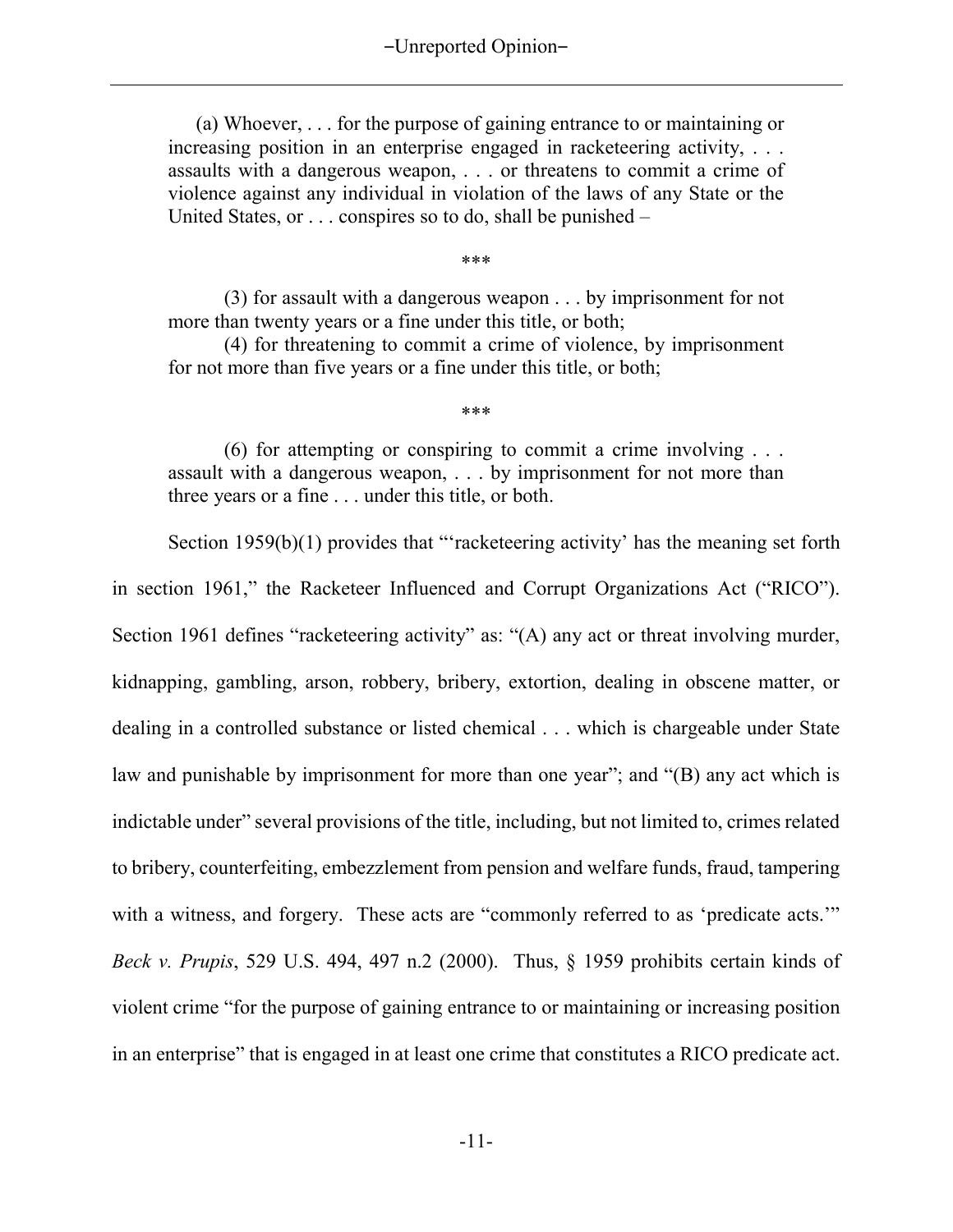-Unreported Opinion-

 As the State notes, the substantive acts involved, assault with a dangerous weapon or threats to commit a crime of violence, involve acts of violence, which the Court of Appeals has said "generally have little, if any, bearing on honesty and veracity." *Prout v. State*, 311 Md. 348, 364 (1988). This Court similarly has held that violent offenses are non-impeachable offenses. *See Anderson v. State*, 227 Md. App. 329, 340 (2016) (carrying concealed weapon); *Jones v. State*, 217 Md. App. 676, 708-09 (attempted second-degree murder), *cert. denied*, 440 Md. 227 (2014); *Banks v. State*, 213 Md. App. 195, 202-07 (2013) (resisting arrest); *Thurman v. State*, 211 Md. App. 455, 465-66 (2013) (assault on a law enforcement officer); *Fulp v. State*, 130 Md. App. 157, 167 (2000) (assault with intent to murder).

Appellant contends that the violent crimes at issue here are different because they are done in aid of racketeering activity, i.e., for the purpose of promoting the person's position in a RICO enterprise. He points to this Court's opinion in *In re Gary T.*, 222 Md. App. 374, 377 (2015), where we stated that, "in a prior-conviction analysis . . . the court must look only at the elements of the crime essential to a conviction," as opposed to "the particular facts that led to the conviction."

In *Gary T.*, this Court considered whether a prior conviction for conspiracy to distribute a controlled dangerous substance could be used as impeachment evidence. In addressing that issue, we explained:

The only information allowed are the name and date of the conviction and the sentence imposed. *State v. Giddens*, 335 Md. 205, 222 (1994). The name of the crime itself must identify the conduct of the witness that tends to show that he or she is unworthy of belief. *See Ricketts v. State*, 291 Md.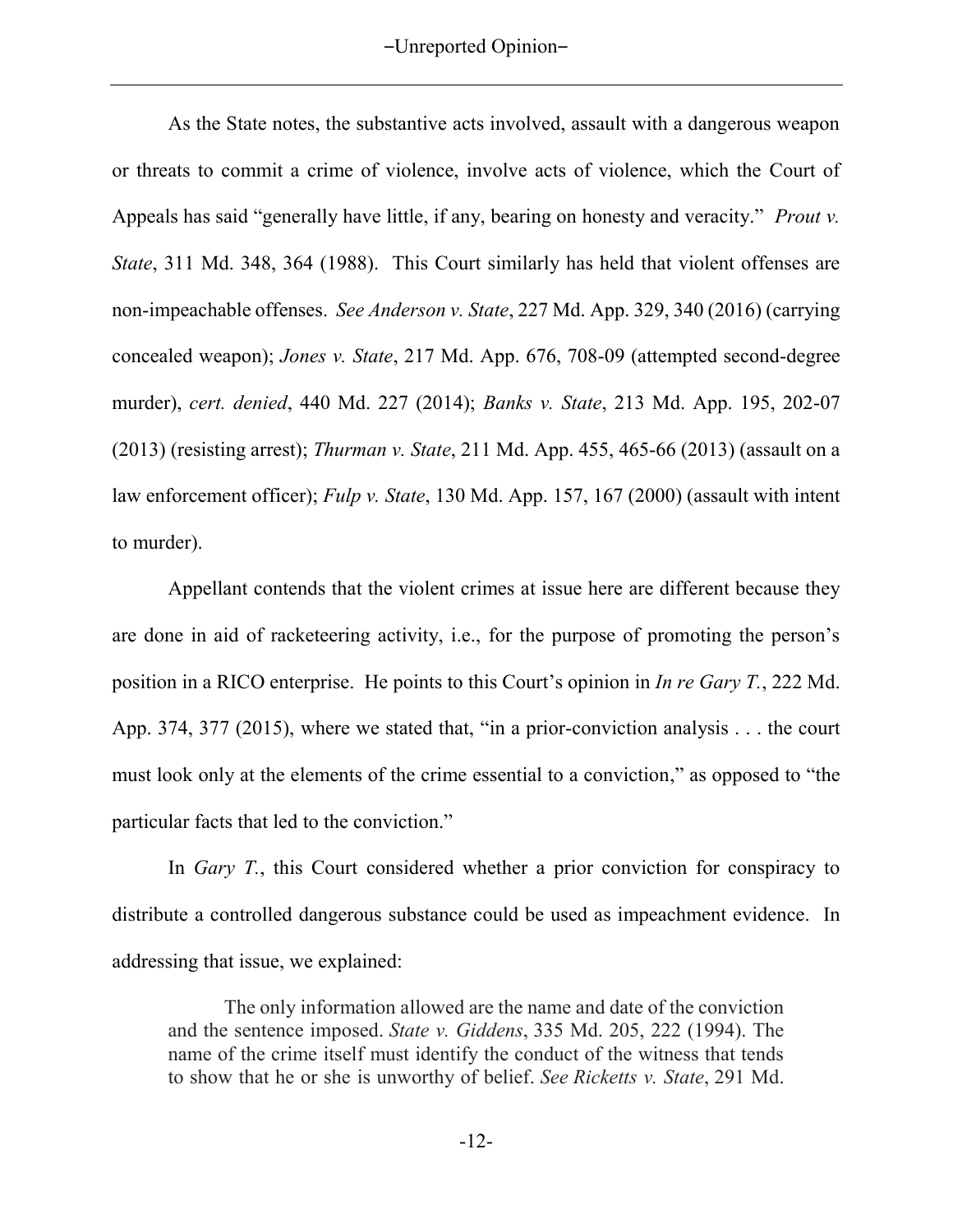701 (1981); *State v. Westpoint*, 404 Md. 455, 480 (2008). In many, perhaps most, cases, the name of the crime suffices, by judicial construction, to allow such a determination, but whether conspiracy falls within that category necessarily depends on the objective of the conspiracy.

If what is proffered is that the witness was convicted of conspiracy an agreement to achieve some unlawful purpose or some lawful purpose in an unlawful manner—without any indication of what the witness conspired to do, the crime is so amorphous and diverse as to make it impossible for the trier of fact to determine whether the conviction has any relation to the witness's credibility, unless the Court is willing to assume that a person who enters into *any* agreement to do *anything* unlawful would likely commit perjury in *any* case in which he or she was called to testify. That is an assumption we are unwilling to make.

*Id.* at 381-82 (parallel citations omitted).

This Court noted that a "person may not be charged in Maryland simply with

'conspiracy,'" but rather "the charge must include the objective of the conspiracy, and, in

order for there to be a valid conviction, the evidence must establish that objective." *Id.* at

383. The Court continued:

That provides the missing link and, with that link, provides a clear and rational standard for determining whether the conspiracy of which the witness was convicted suffices as an impeachable offense. If, for purposes of Rule 5-609, the crime that the witness had agreed to commit is an infamous one or one that is relevant to the witness's credibility and thus would qualify as an impeachable offense, the conspiracy to commit that crime should as well. Indeed, a conscious agreement to commit that crime, if anything, may have a greater bearing on credibility than the actual commission of the crime, as it ordinarily would indicate some evil forethought and planning.

*Id.* at 385. Accordingly, "whether a conviction for conspiracy falls within the category of convictions usable for impeachment purposes (subject to balancing of probative value against unfair prejudice) depends on the objective of the conspiracy." *Id.* at 386. In that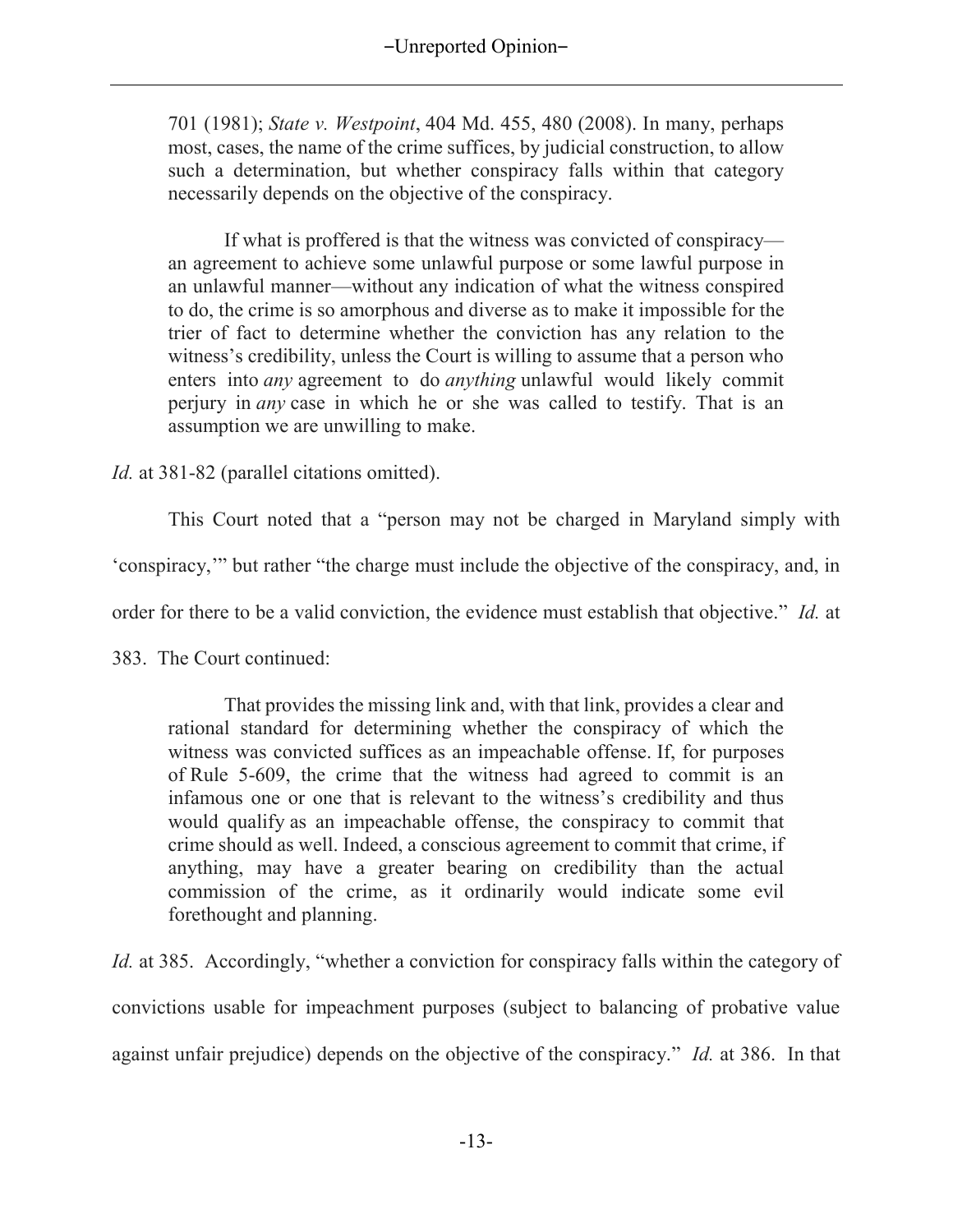case, where the conviction was for conspiracy to distribute CDS, and the Court of Appeals in *State v. Giddens*, 335 Md. 205 (1994), had "accepted the assumption that most people who distribute cocaine would be willing to lie under oath, including about matters having nothing to do with the conviction," we held that the circuit court erred in preventing impeachment with that offense. *Id.* at 381, 386.

Appellant contends that, as in the case of conspiracy, we should look to the purpose of the criminal act. Here, he asserts, the "name of the crime itself – *i.e.*, violent crimes in aid of racketeering activity – identifies one connected under the statute as unworthy of belief." In support, he cites several cases holding that various drug offenses are relevant to credibility. *See Giddens*, 335 Md. at 217 ("'[A] narcotics trafficker lives a life of secrecy, ... being prepared to say whatever is required by the demands of the moment, whether the truth or a lie.'") (quoting *United States v. Ortiz*, 553 F.2d 782, 784 (2d Cir. 1977)); *Anderson*, 227 Md. App. at 329 ("[A] crime tends to show that the offender is unworthy of belief, if the perpetrator 'lives a life of secrecy' and engages in 'dissembling in the course of [the crime], . . . being prepared to say whatever is required by the demands of the moment, whether the truth or a lie.'") (quoting *Washington v. State*, 191 Md. App. 48, 82 (2010)); *Carter v. State*, 80 Md. App. 686, 693-94 (1989) (drug manufacturing is an impeachable offense as it is "carried on furtively" and requires the defendant "to take great pains to conceal his conduct," indicating a willingness "to conceal[] the truth").

Appellant asserts that the same can be said for an individual who commits violent crimes in aid of racketeering activity. As discussed, however, "racketeering activity"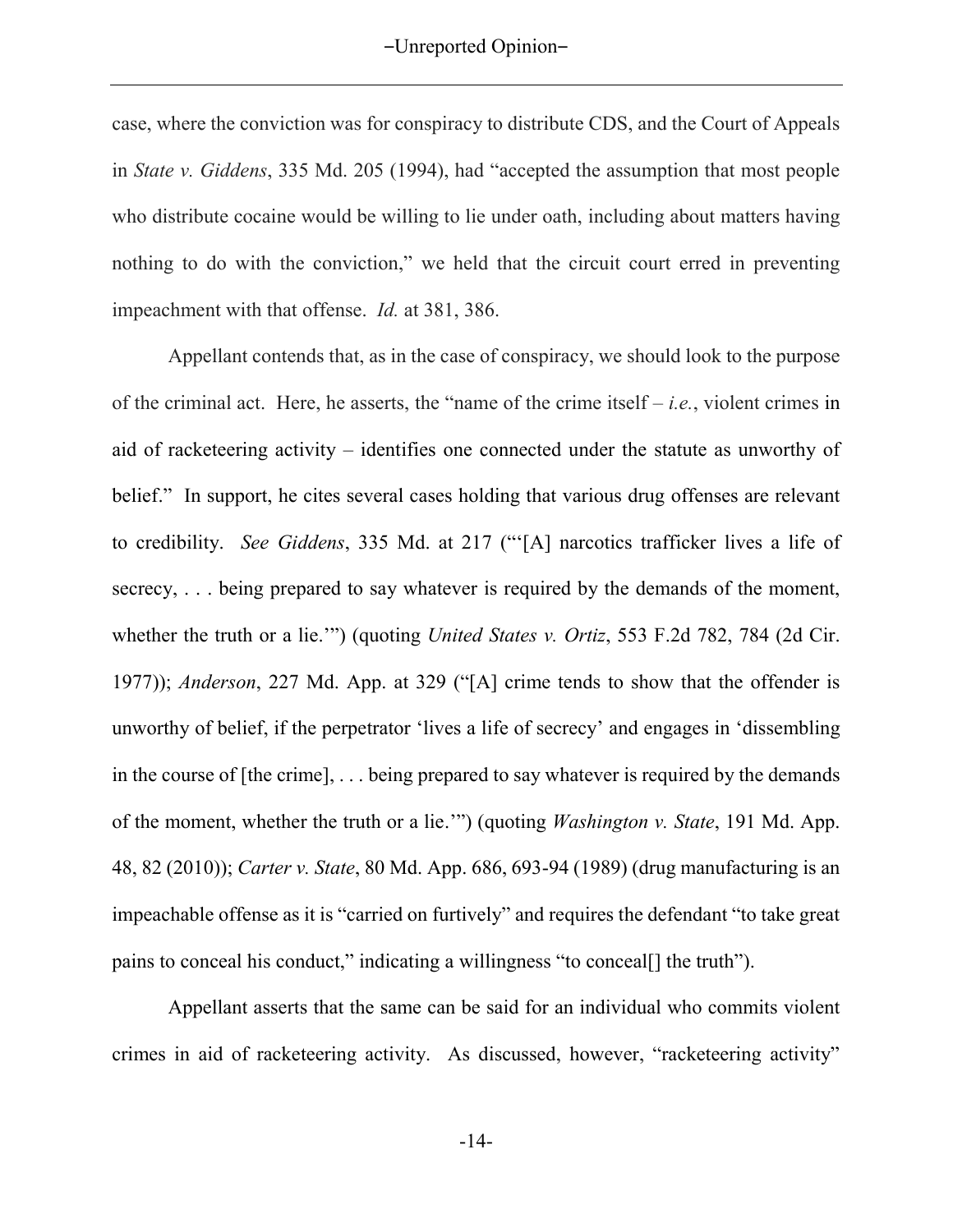merely means a crime that qualifies as a RICO predicate act. *See* 18 U.S.C. § 1959(b)(1) and § 1961(1). Although some of the crimes under the statute may be relevant to credibility, such as fraud-related crimes and narcotics trafficking offenses, there are other predicate acts that clearly are not impeachable as relating to credibility, such as an act involving murder or kidnapping. 18 U.S.C. § 1961(1)(A).

Contrary to appellant's contention, the "name of the crime," violent crimes in aid of racketeering activity, does not "identify the conduct of the witness that tends to show that he or she is unworthy of belief." *In re Gary T.*, 222 Md. App. at 382. And looking at the elements of the crime, 18 U.S.C. § 1959(a) makes it a crime to commit, attempt to commit, conspire to commit, or threaten to commit, a violent crime, with the purpose of "gaining entrance to or maintaining or increasing position in" a RICO enterprise. Thus, the actual conduct involved is a crime of violence, which is not impeachable, and the purpose of committing the crime is not to deceive, but to advance in an enterprise that might, or might not, be engaged in deceitful acts. Accordingly, the trial court properly concluded that Mr. Hernandez-Melendez' prior convictions involve violent crimes that are not relevant to credibility, and therefore, they are non-impeachable crimes under Rule 5-609.

#### **II.**

#### **Failure to Instruct the Jury**

Appellant next contends that his conviction for participation in a criminal gang should be reversed "because the trial court failed to instruct the jury on an element of the offense  $-i.e.,$  that the MS-13 gang 'engage[d] in a pattern of criminal gang activity." He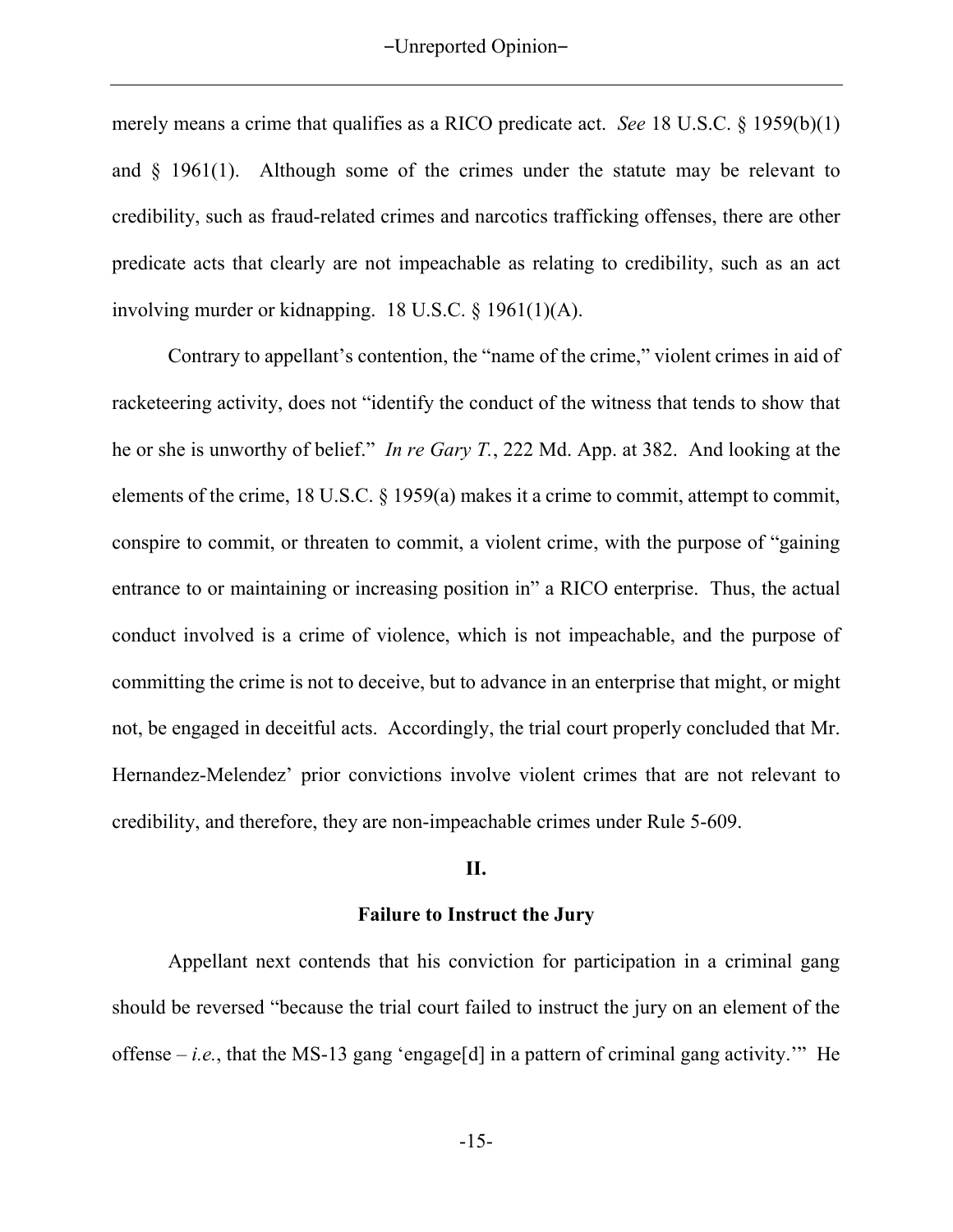asserts that the Court failed to instruct the jury regarding the definition of "pattern of criminal activity," i.e., that members of the gang committed, or attempted to commit, two or more acts of specified criminal conduct. Appellant recognizes that his claim of error is unpreserved, but he asserts that "this case is the rare situation for which plain error review is appropriate."

 The State disagrees. It argues that appellant's claim "cannot satisfy the predicates of plain error review" because the error "was not plain, given the lack of supporting case law at the time of trial," and it "was not material because even if the jury had been instructed on the statutory definitions, given the admission of State's Exhibit 8 and the other evidence against [appellant], there is no chance that he would have been acquitted."<sup>3</sup> Moreover, the State asserts that, even if appellant "could make a threshold showing of material plain error sufficient to invoke plain error review, there is no reason for this Court to exercise its plenary discretion to notice plain error in this case."

 $\overline{a}$ <sup>3</sup> State's Exhibit 8, admitted into evidence without objection, included certified copies of the convictions of three MS-13 members against whom Mr. Hernandez-Melendez had testified: Melvin Sorto, Jose Gutierrez, and William Cordova. Each individual was convicted of murder for an offense in April 2007, and of conspiracy to commit violent crimes in aid of racketeering activity, including assault with intent to kill, for an offense in June 2007.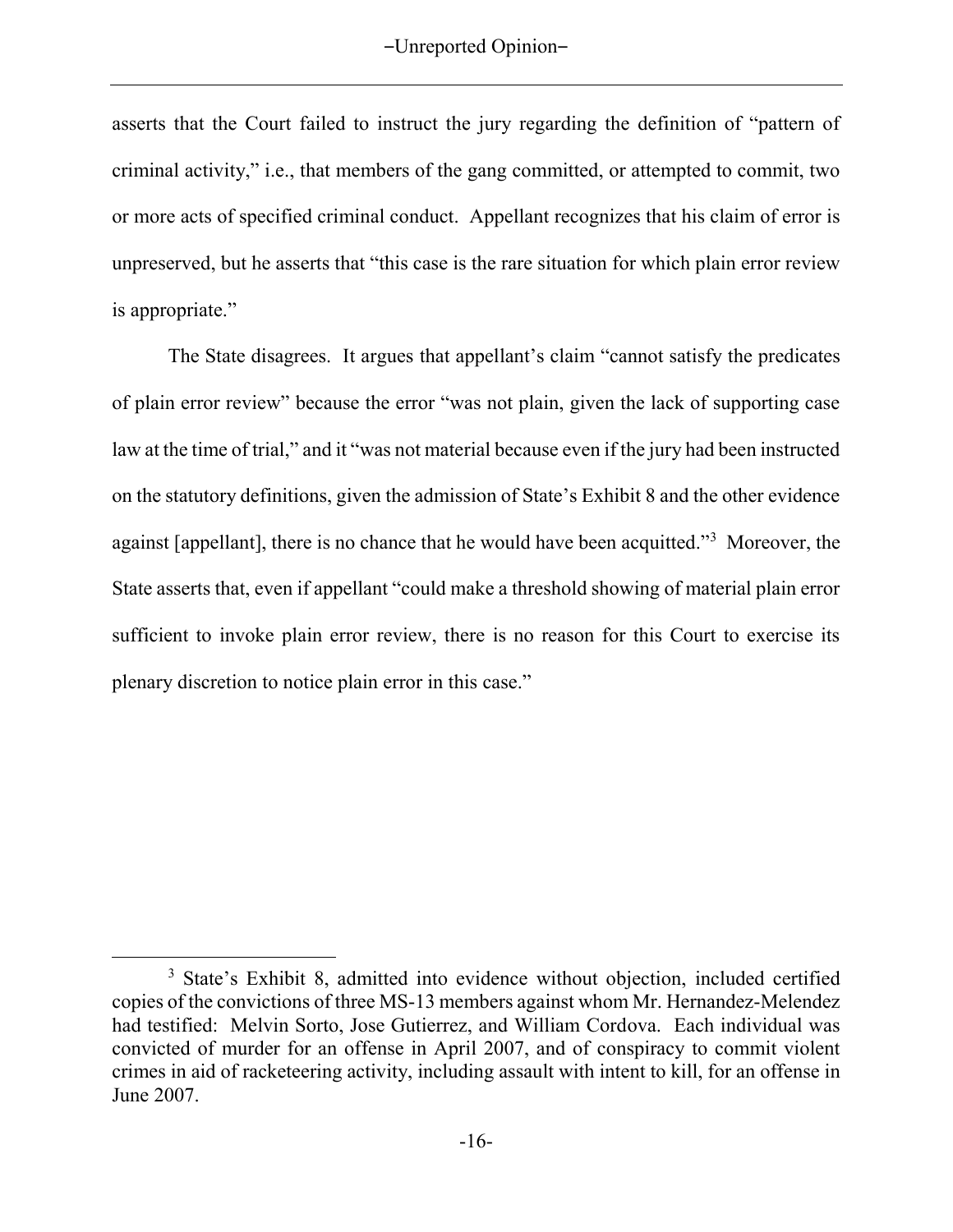### **A.**

### **Elements of the Offense**

The crime of participating in a criminal gang is set forth in Maryland Code (2012

Repl. Vol.) § 9-804 of the Criminal Law Article ("CR"). It provides, in relevant part, as

follows:

(a) A person may not:

(1) participate in a criminal gang knowing that the members of the gang engage in a pattern of criminal gang activity; and

(2) knowingly and willfully direct or participate in an underlying crime, or act by a juvenile that would be an underlying crime if committed by an adult, committed for the benefit of, at the direction of, or in association with a criminal gang.

Section 9-801(c) provides, in relevant part, as follows:

 (c) "Criminal gang" means a group or association of three or more persons whose members:

(1) individually or collectively engage in a pattern of criminal gang activity;

(2) have as one of their primary objectives or activities the commission of one or more underlying crimes, including acts by juveniles that would be underlying crimes if committed by adults; and

(3) have in common an overt or covert organizational or command structure.

CR § 9-801(d) defines "pattern of criminal gang activity" as the "commission of,

attempted commission of, conspiracy to commit, or solicitation of two or more underlying

crimes . . . provided the crimes or acts were not part of the same incident." CR  $\S$  9-801(f)

lists the "underlying crimes," as follows:

(f) "Underlying crime" means:

(1) a crime of violence as defined under § 14-101 of this article;

(2) a violation of  $\S$  3-203 (second degree assault),  $\S$  4-203 (wearing, carrying, or transporting a handgun), § 9-302 (inducing false testimony or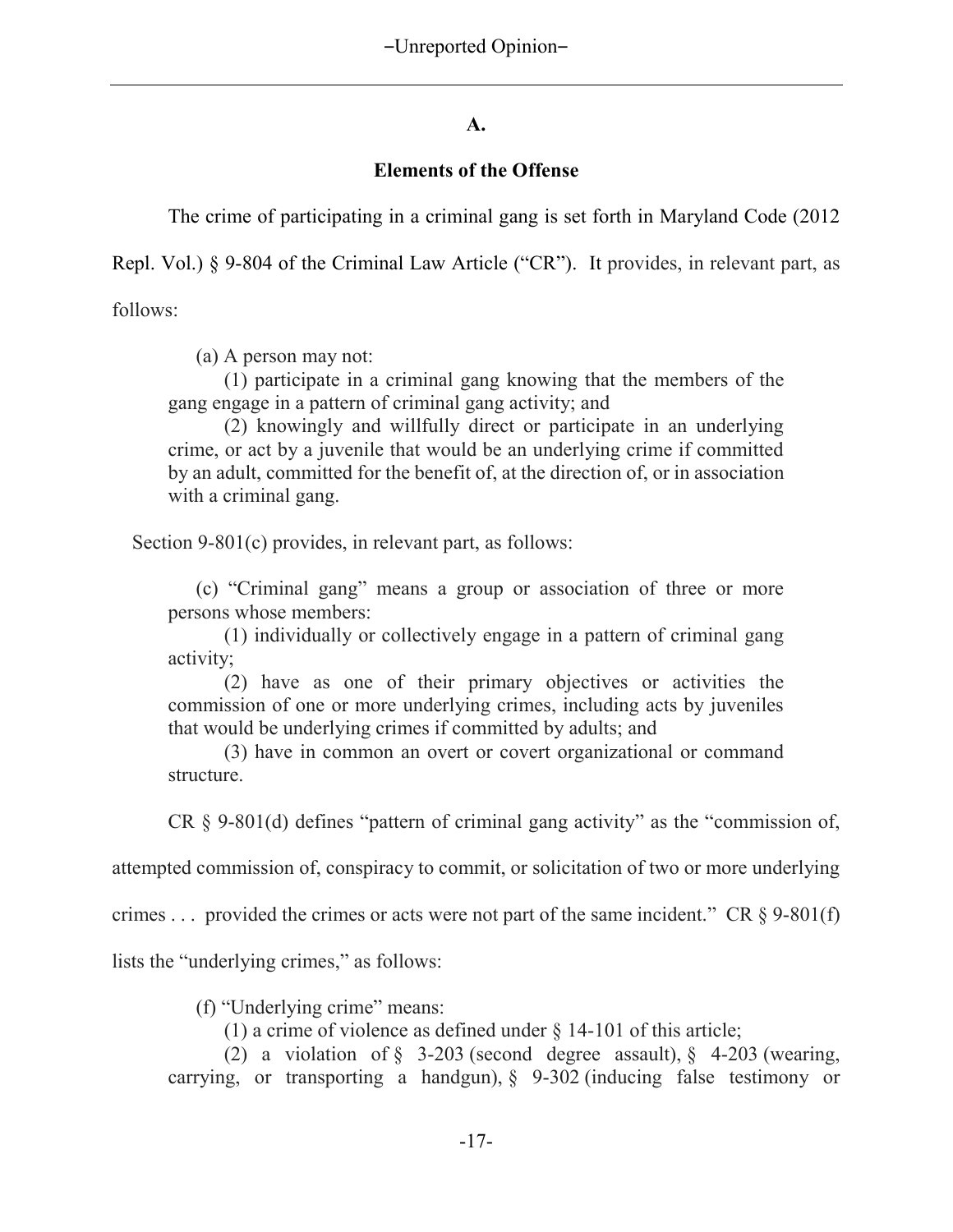avoidance of subpoena), § 9-303 (retaliation for testimony), § 9-305 (intimidating or corrupting juror), § 11-303 (human trafficking), § 11-304 (receiving earnings of prostitute), or  $\S 11-306$  (a)(2), (3), or (4) (house of prostitution) of this article;

(3) a felony violation of § 3-701 (extortion), § 4-503 (manufacture or possession of destructive device),  $\frac{6}{5}$  5-602 (distribution of CDS),  $\frac{6}{5}$  5-603 (manufacturing CDS or equipment),  $\delta$  6-103 (second degree arson),  $\delta$  6-202 (first degree burglary), § 6-203 (second degree burglary), § 6-204 (third degree burglary), § 7-104 (theft), or § 7-105(unauthorized use of a motor vehicle) of this article; or

(4) a felony violation of § 5-133 of the Public Safety Article.

### **B.**

## **Instructions**

During jury instructions, the court instructed the jury regarding participation in a

gang with the knowledge of the gang's engagement in criminal activity:

A person may not participate in a criminal gang knowing that the members of the gang engage in a pattern of criminal gang activity and knowingly and willfully direct or participate in an underlying crime, or act by a juvenile that would be an underlying crime if committed by an adult, committed for the benefit of, at the direction of or in association with a criminal gang.

Defense counsel indicated that he was satisfied with the court's jury instructions.

# **C.**

## **Plain Error Review**

Maryland Rule 4-325(e) provides that "[n]o party may assign as error the giving or the failure to give an instruction unless the party objects on the record promptly after the court instructs the jury, stating distinctly the matter to which the party objects and the grounds of the objection." Acknowledging that no objection was lodged below, appellant asks us to exercise our discretion to engage in plain error review.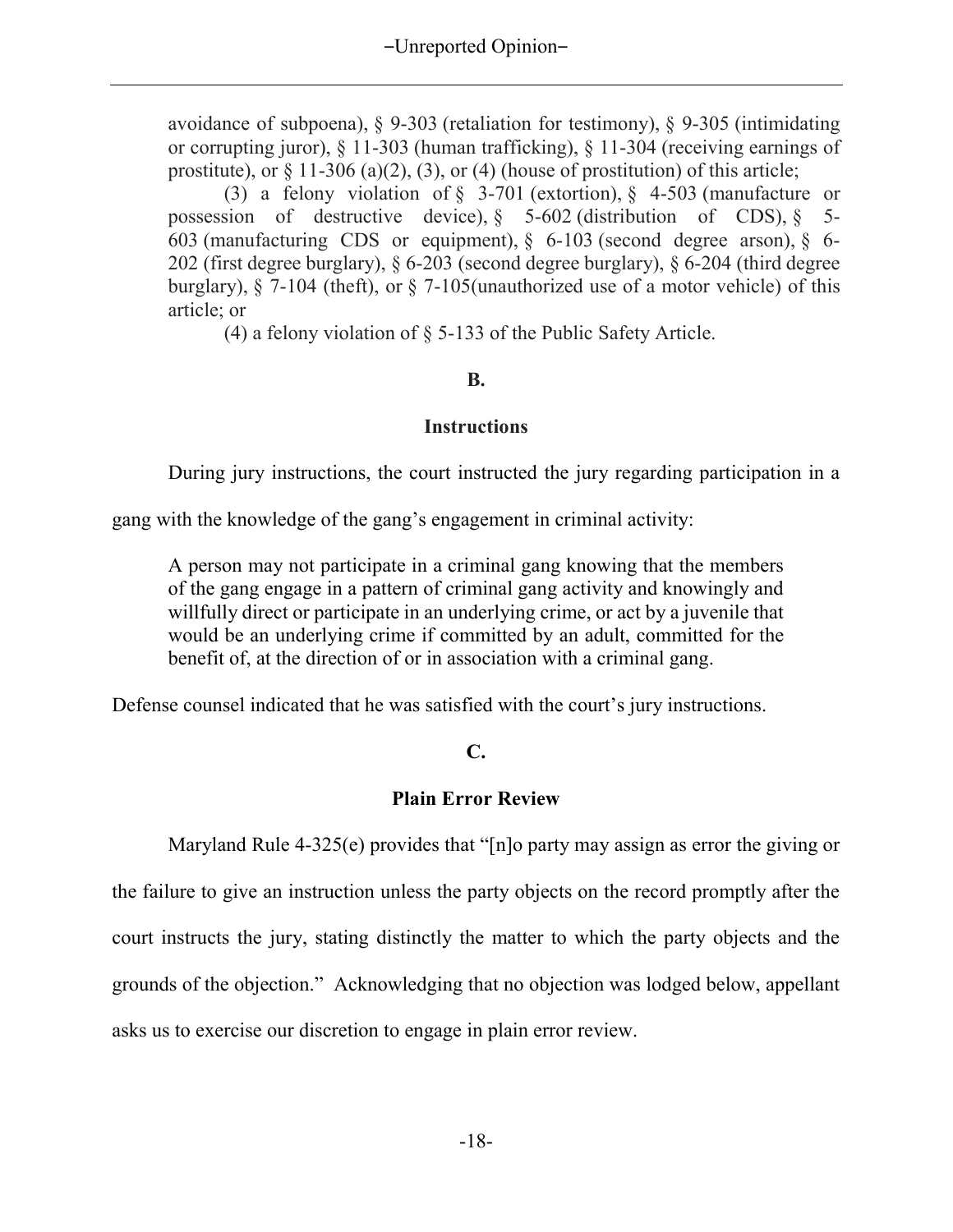-Unreported Opinion-

In *Kelly v. State*, 195 Md. App. 403 (2010), *cert. denied*, 417 Md. 502, *cert. denied*,

563 U.S. 947 (2011), we noted that, although we have discretion under Md. Rule 8-131(a)

to address an unpreserved issue:

It is a discretion that appellate courts should rarely exercise, as considerations of both fairness and judicial efficiency ordinarily require that all challenges that a party desires to make to a trial court's ruling, action, or conduct be presented in the first instance to the trial court so that (1) a proper record can be made with respect to the challenge, and (2) the other parties and the trial judge are given an opportunity to consider and respond to the challenge.

*Id.* at 431 (citations and quotations omitted). We further stated:

Plain error is "error which vitally affects a defendant's right to a fair and impartial trial." Appellate courts will exercise their discretion to review an unpreserved error under the plain error doctrine "only when the 'unobjected to error [is] compelling, extraordinary, exceptional or fundamental to assure the defendant a fair trial.'" "[A]ppellate review under the plain error doctrine '1) always has been, 2) still is, and 3) will continue to be a rare, rare phenomenon.'"

*Id.* at 431-32 (citations omitted).

The Court of Appeals has set forth the process involved for an appellate court to

grant the extraordinary remedy of reversal for plain error. In *State v. Rich*, 415 Md. 567,

578-79 (2010), the Court explained:

"[P]lain-error review"B involves four steps, or prongs. First, there must be an error or defect--some sort of "[d]eviation from a legal rule"--that has not been intentionally relinquished or abandoned, i.e., affirmatively waived, by the appellant. Second, the legal error must be clear or obvious, rather than subject to reasonable dispute. Third, the error must have affected the appellant=s substantial rights, which in the ordinary case means he must demonstrate that it "affected the outcome of the district court proceedings." Fourth and finally, if the above three prongs are satisfied, the court of appeals has the discretion to remedy the error--discretion which ought to be exercised only if the error "'seriously affect[s] the fairness, integrity or public reputation of judicial proceedings.'" Meeting all four prongs is difficult, "as it should be."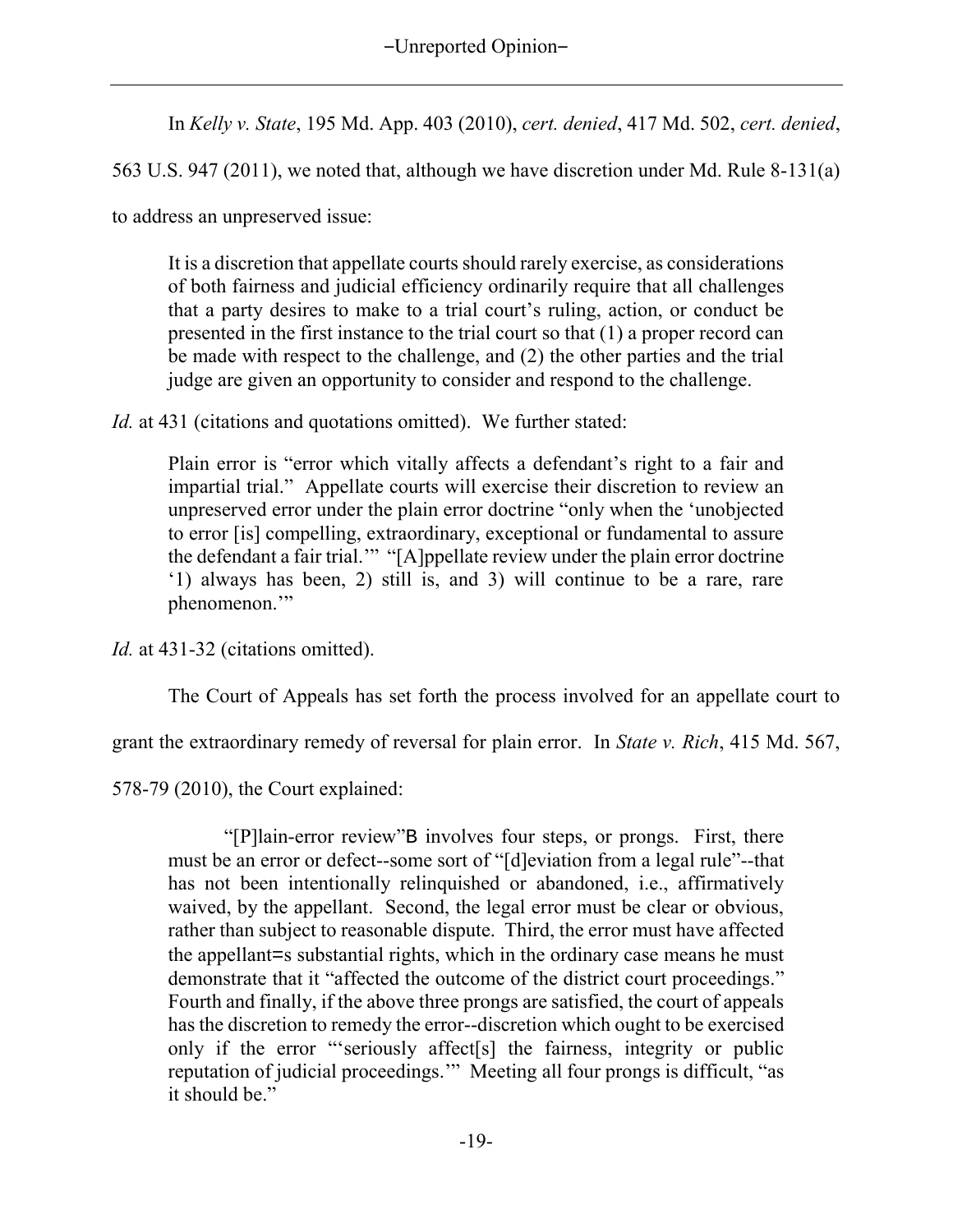(citations omitted). *Accord Steward v. State*, 218 Md. App. 550, 566-67, *cert. denied*, 441 Md. 63 (2014).

Here, the State does not dispute that the first requirement was satisfied. It acknowledges that, if appellant had requested that the court instruct the jury on the definitions of "criminal gang" and "pattern of criminal gang activity," the court would have been required to give those instructions. It further acknowledges that appellant's statement that he was satisfied with the instructions "may not have qualified as an affirmative waiver that would preclude the possibility of harmless error review." *See Yates v. State*, 202 Md. App. 700, 722 (2011) (holding that counsel's statement that he had no objections to jury instructions was not "an affirmative waiver of his right to challenge the jury instruction" and "did not preclude this court from deciding whether to exercise its discretion to engage in plain error review"), *aff'd*, 429 Md. 112 (2012).

The States argues, however, that appellant cannot satisfy the remaining requirements. It contends that the failure to instruct the jury regarding the element of the offense that the MS-13 gang "engage[d] in a pattern of criminal gang activity," as defined in CR § 9-801(d), was not "plain" because "no reported appellate decision at the time of [appellant's] trial had held that the State must prove the underlying crimes to establish an offense under C[R]  $\S$  9-804(a)."

Moreover, the State argues that the court's omission was not material, i.e., it did not affect the outcome of the court proceedings. We agree.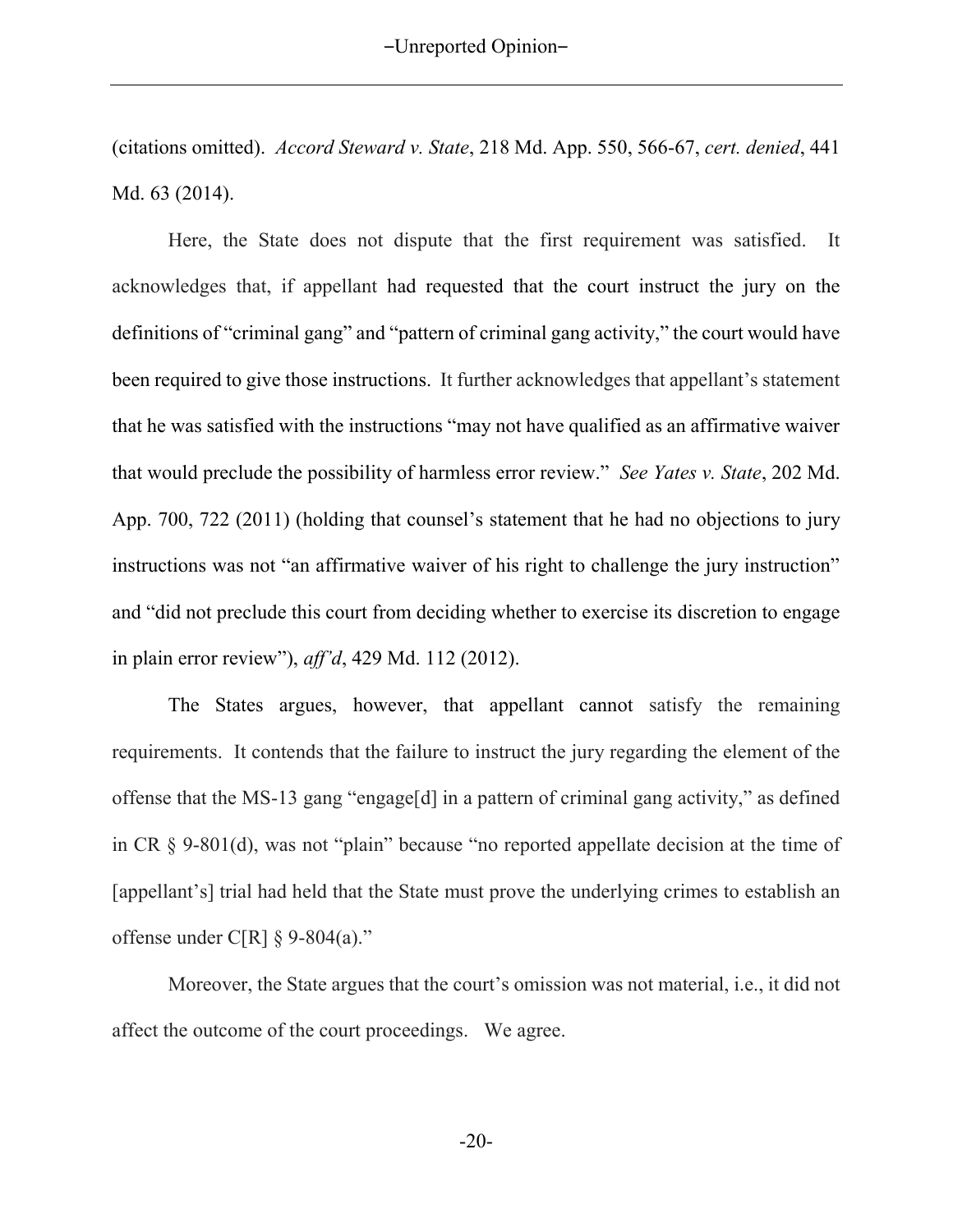The State introduced into evidence as Exhibit 8 certified copies of the convictions of three MS-13 members against whom Mr. Hernandez-Melendez had testified: Melvin Sorto, Jose Gutierrez, and William Cordova. Each individual was convicted of murder for an offense in April 2007, and of conspiracy to commit violent crimes in aid of racketeering activity, including assault with intent to kill, for an offense in June 2007. This evidence showed that members of MS-13 engaged in a pattern of criminal gang activity, i.e., two or more underlying crimes not part of the same incident. Thus, as the State argues, the failure to give the instruction did not prejudice appellant because he "cannot show any likelihood that he would have been acquitted by a properly instructed jury."

Moreover, even if we were to conclude that there was a material error, plain error review remains reserved for our discretion, to be reviewed only where the unpreserved error is "'compelling, extraordinary, exceptional or fundamental to assure the defendant a fair trial.'" *Kelly,* 195 Md. App. at 432 (quoting *Turner v. State*, 181 Md. App. 477, 483 (2008)). This is not such a case.

 As indicated, the error here did not have a "crucial bearing upon the verdict." *See Austin v. State*, 90 Md. App. 254, 269-271 (1992) (noting as factors to consider in exercising discretion whether the error had a "crucial bearing upon the verdict" and whether the error presents an opportunity to "illuminate some murky recess of the law"). Nor does this case present an opportunity to "illuminate some murky recess of the law." *Id.* at 271. After appellant's trial, this Court held, in *In re Kevin T.*, 222 Md. App. 671, 679 (2015), that "[i]n order to prove a violation of § 9-804, the State was required to show that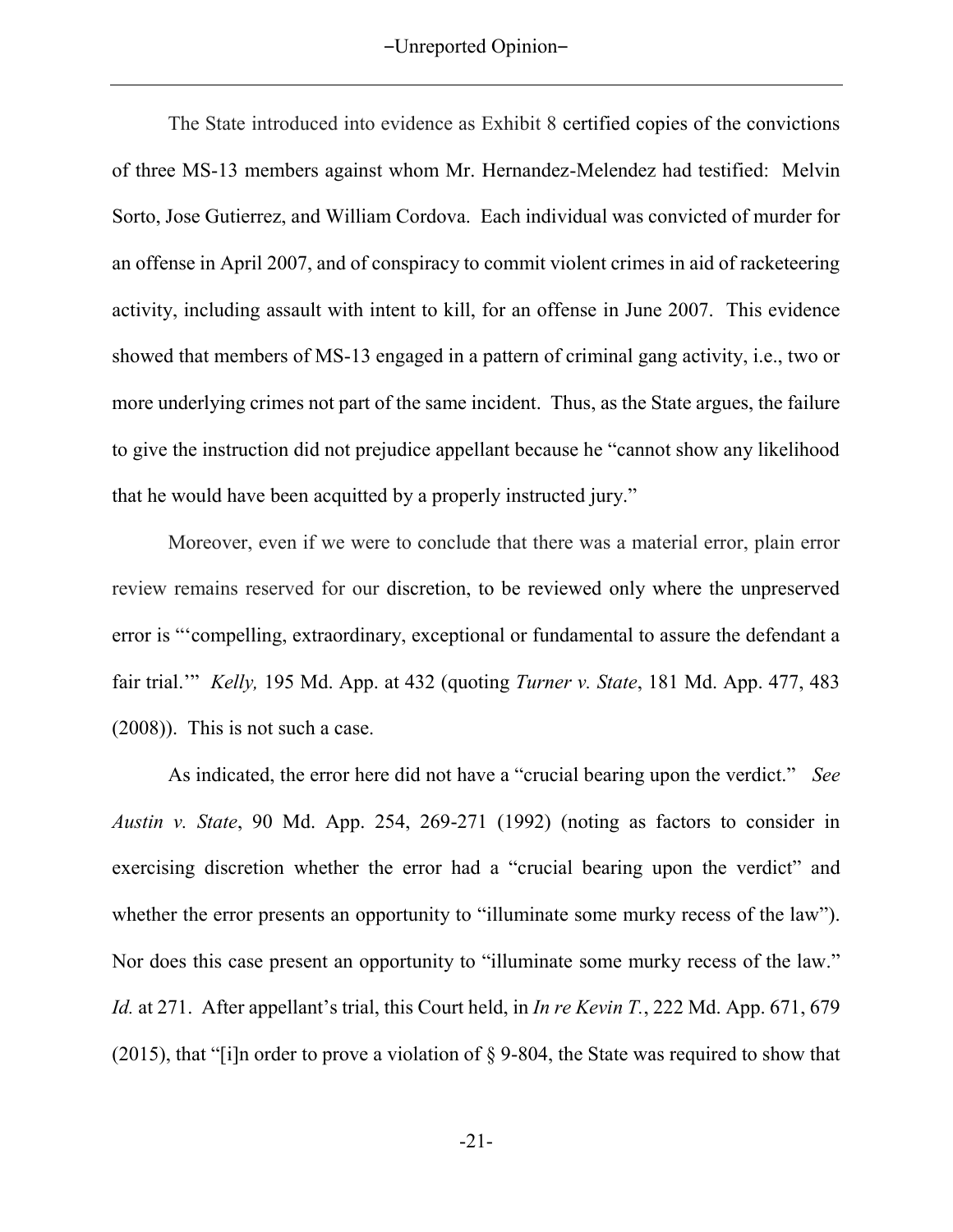the MS-13 gang engaged in a pattern of criminal activity as defined in § 9-801(d)," and given this decision, there is no need for us to address this issue to clarify it. Accordingly, we will not overlook appellant's failure to object to the court's instructions. We decline to exercise our discretion to recognize plain error.

#### **III.**

### **Ineffective Assistance of Counsel**

Appellant's final contention is that the evidence was insufficient to sustain his conviction for participation in a criminal gang "because the State failed to prove that MS-13 engaged in a 'pattern of criminal gang activity,' i.e., that members of the gang actually committed (or attempted to commit) 'two or more underlying crimes,' as defined in [CR] § 9-801(d)." He acknowledges that his counsel failed to make this argument in his motion for judgment of acquittal, as required by Maryland Rule 4-324(a), and therefore, the issue is not preserved for this Court's review.<sup>4</sup> He argues, however, that this Court should reverse his conviction for this offense because counsel's failure to preserve the issue for appeal amounts to ineffective assistance of counsel.

 The State contends that there is no justification for this Court to review appellant's ineffective assistance claim on direct review, "without a developed post-conviction factual

 $\overline{a}$ 

<sup>4</sup> Maryland Rule 4-324(a) provides, in relevant part:

A defendant may move for judgment of acquittal on one or more counts, or on one or more degrees of an offense which by law is divided into degrees, at the close of the evidence offered by the State and, in a jury trial, at the close of all the evidence. The defendant shall state with particularity all reasons why the motion should be granted. . . .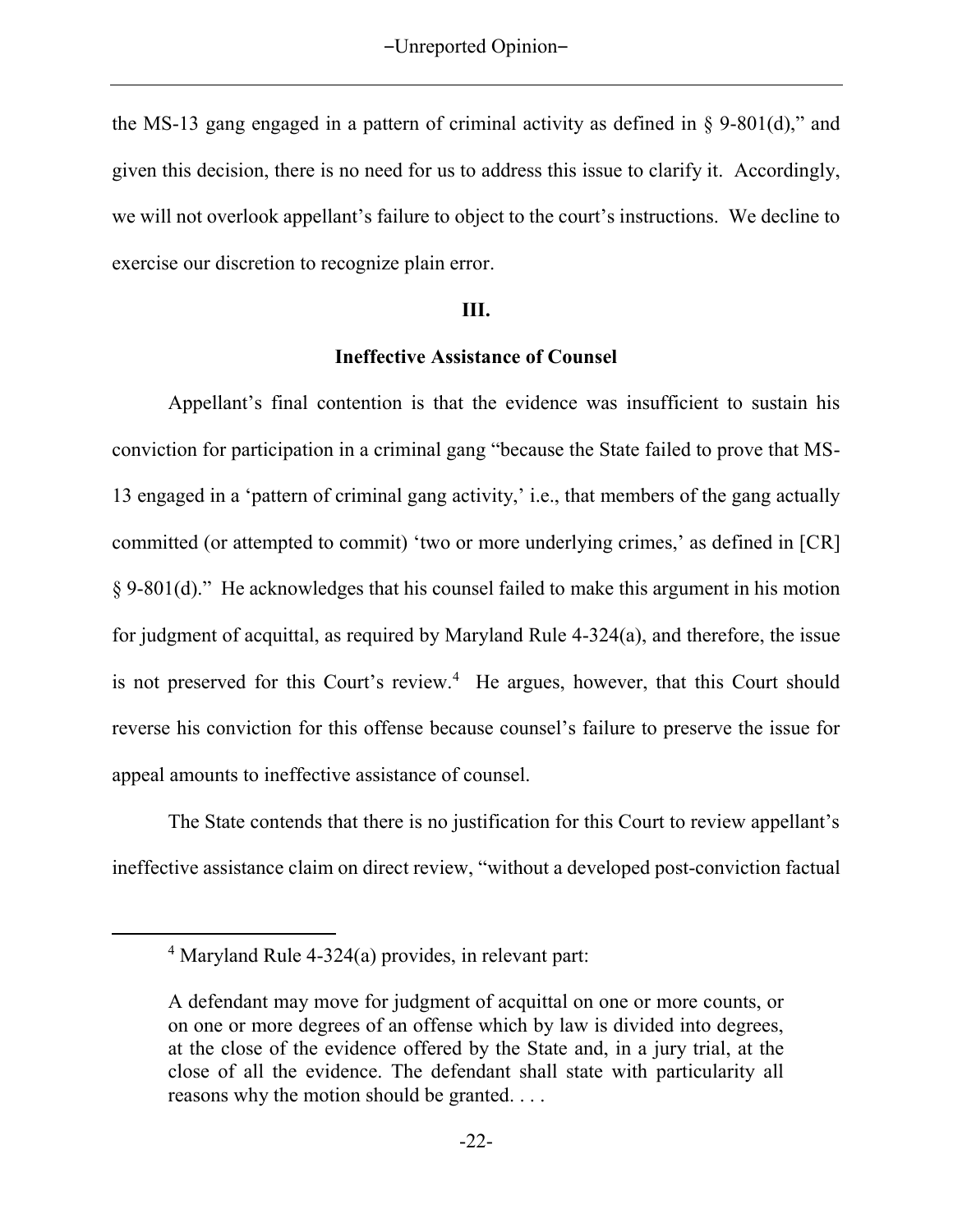record." In any event, the State argues, to the extent appellant's ineffective assistance claim can be undertaken on the trial record, appellant "cannot show that his trial attorney's performance was objectively unreasonable, nor can he establish prejudice."

At the conclusion of the State's case, defense counsel made a motion for judgment

of acquittal, and the following transpired:

[APPELLANT'S COUNSEL]: Counsel would make a motion for judgment of acquittal on all counts. Counsel will submit but make that motion for judgment of acquittal on all counts.

THE COURT: Do you want to argue any specifically?

[APPELLANT'S COUNSEL]: Well, lack of sufficiency of evidence that – on all counts; that there's only sufficient evidence to permit the jury to speculate as to the defendant's guilt at this point.

After the defense rested, no other motions were made, and there was no further proffer

regarding the insufficiency of the evidence.

A defendant in a criminal case must prove the following elements to establish that

his or her attorney provided ineffective assistance of counsel at trial:

(1) that counsel's performance was deficient, *i.e.*, that the representation fell below an objective standard of reasonableness, and (2) that there is a reasonable probability that, but for counsel=s unprofessional errors, the result of the proceedings would have been different, *i.e.*, a probability sufficient to undermine confidence in the outcome.

*State v. Adams*, 406 Md. 240, 293 (2008) (quoting *State v. Borchardt*, 396 Md. 586, 602

(2007)), *cert. denied*, 556 U.S. 1133 (2009). *Accord Strickland v. Washington*, 466 U.S.

668, 687 (1984). The defense must show both deficient performance and prejudice as a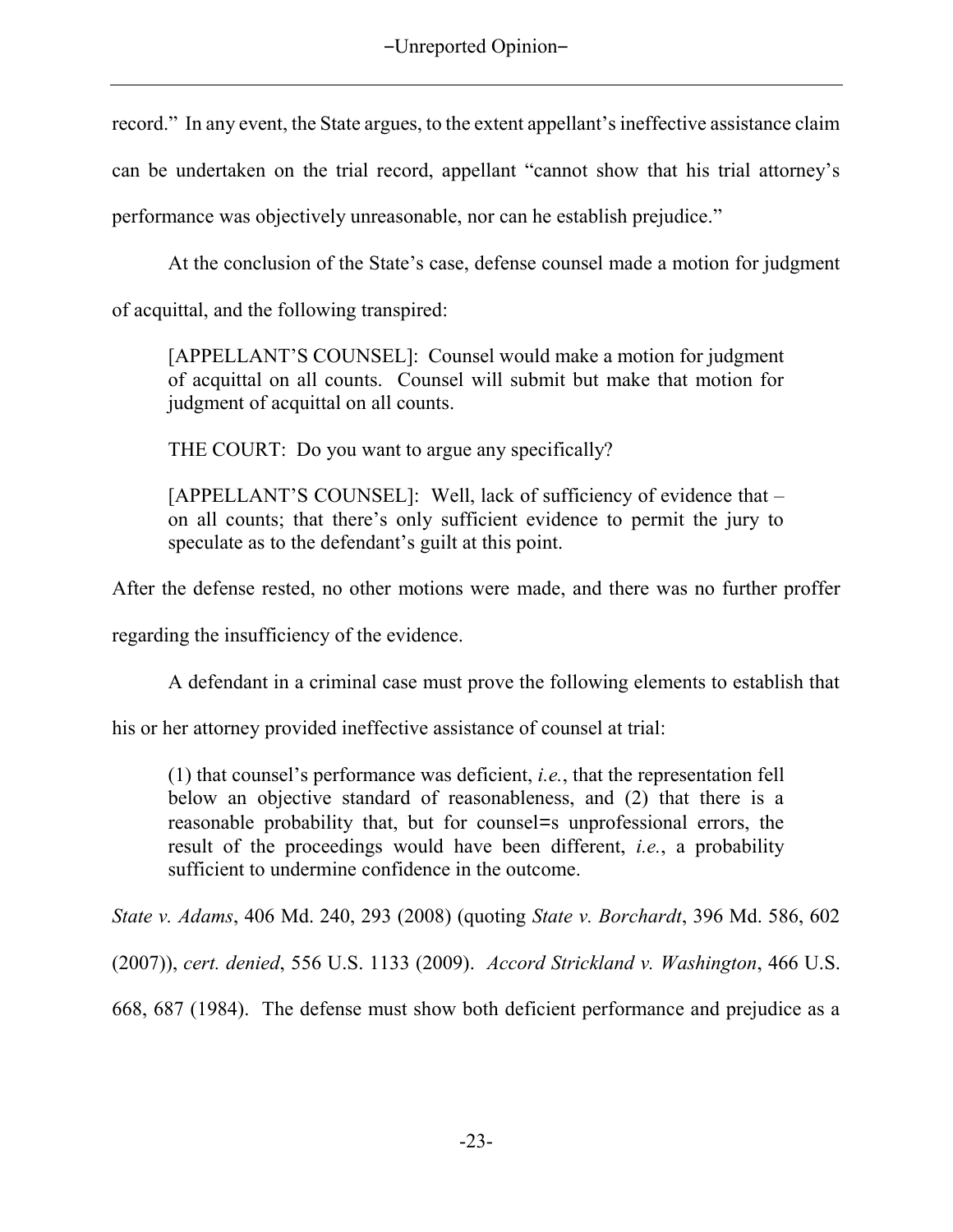result of counsel's deficient performance. *See In re Parris W.*, 363 Md. 717, 725 (2001) (both prongs of the test must be shown to establish ineffective assistance of counsel).

"Generally, the appropriate avenue for the resolution of a claim of ineffective assistance of counsel is a post-conviction proceeding." *Washington v. State*, 191 Md. App. 48, 71, *cert. denied*, 415 Md. 43 (2010). *Accord Robinson v. State*, 404 Md. 208, 219 (2008). The rationale for this general rule is that "the trial record rarely reveals why counsel acted or omitted to act, and [post-conviction] proceedings allow for fact-finding and the introduction of testimony and evidence directly related to allegations of the counsel=s ineffectiveness." *Mosley v. State*, 378 Md. 548, 560 (2003). In the absence of a trial record clearly illuminating why counsel took particular actions, "the Maryland appellate courts would be entangled in 'the perilous process of second-guessing' without the benefit of potentially essential information.'" *Id*. at 561 (quoting *Johnson v. State*, 292 Md. 405, 435 (1982)).

Here, counsel's reasons for not making the argument made on appeal in his motion for judgment of acquittal "are best left for exploration in post-conviction and collateral fact-finding proceedings." *Robinson*, 404 Md. at 219. This is particularly the case here where, as discussed *supra*, State's Exhibit 8 indicated that members of the gang had committed two underlying crimes, and therefore, counsel may have decided not to make the argument raised on appeal because he believed it was not warranted.